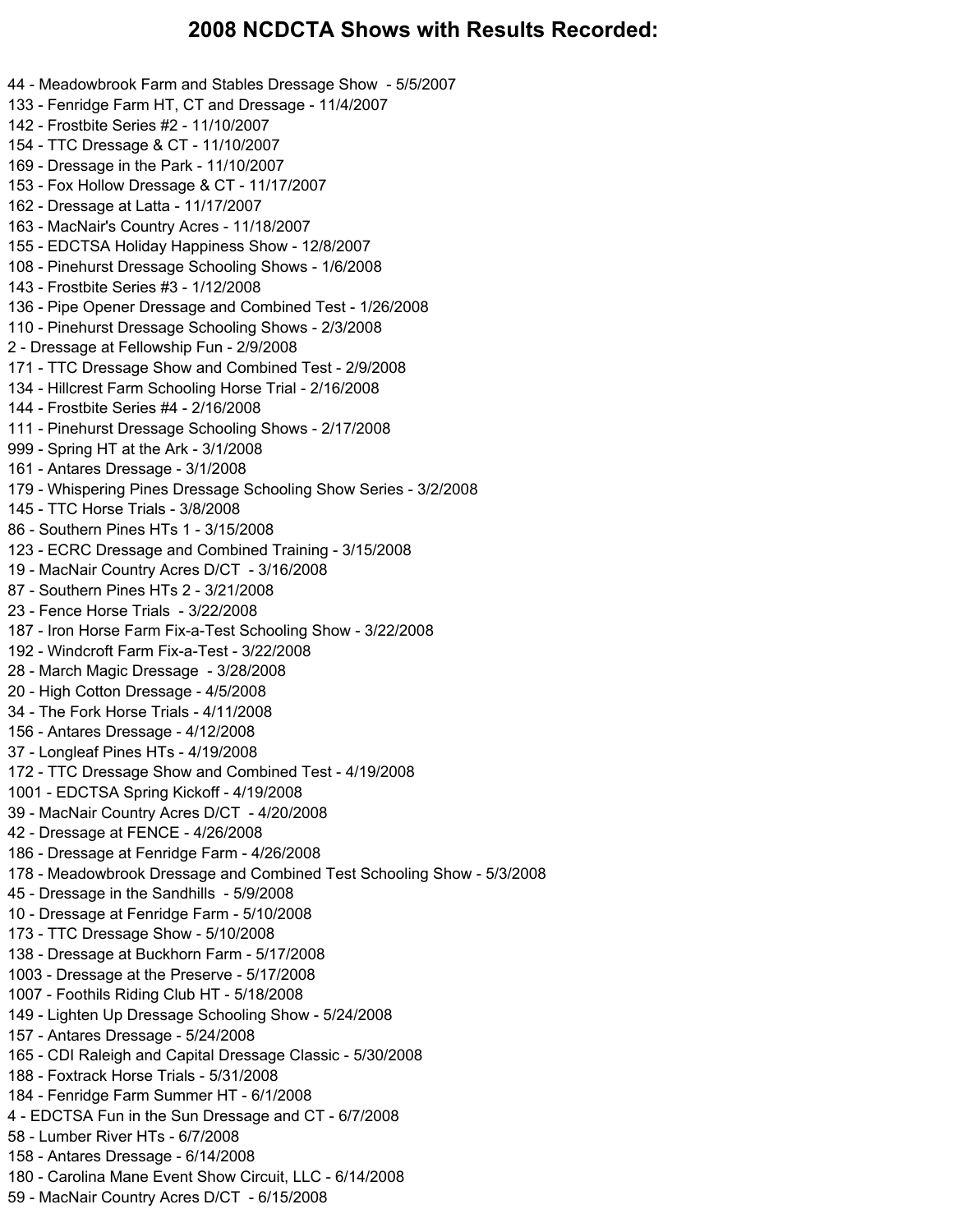48 - Summer Sizzler Series #1 at the Ark - 6/21/2008 61 - Down East Dressage - 6/21/2008 150 - Lighten Up Dressage Schooling Show - 6/21/2008 174 - TTC Dressage Show - 6/21/2008 102 - TTC Combined Test and Cross Country Schooling - 6/28/2008 177 - NCDCTA Summer Highland Fling - 6/28/2008 1005 - Hillcrest Farm D/CT Schooling Show - 7/9/2008 15 - Dressage at Fenridge Farm - 7/19/2008 164 - NCDCTA Summertime Blues - 7/26/2008 190 - Foxtrack Horse Trials - 7/26/2008 71 - Summer Mountain Getaway - 8/2/2008 191 - Foxtrack Horse Trials - 8/9/2008 74 - MacNair Country Acres D/CT - 8/10/2008 60 - Summer Sizzler Series #2 at the Ark - 8/16/2008 1006 - Hillcrest Farm D/CT Schooling Show - 8/20/2008 77 - Made in the Shade Dressage - 8/23/2008 166 - NCDCTA Labor of Love Dressage - 8/30/2008 83 - Pinehurst HTs - 9/8/2008 84 - Five Points HTs - 9/13/2008 151 - Lighten Up Dressage Schooling Show - 9/13/2008 175 - TTC Dressage Show and Combined Tests - 9/13/2008 181 - Carolina Mane Event Show Circuit, LLC - 9/13/2008 85 - MacNair Country Acres D/CT - 9/14/2008 3 - Dressage at Fenridge Farm - 9/20/2008 101 - Borderline Dressage - 9/20/2008 159 - Antares Dressage - 9/20/2008 91 - Pinehurst Fall Dressage Show - 9/27/2008 146 - TTC Horse Trials - 9/27/2008 140 - Dressage at Buckhorn Farm - 10/4/2008 160 - Antares Dressage - 10/4/2008 1013 - Tryon Riding & Hunt Club Horse Trials - 10/4/2008 152 - Lighten Up Dressage Schooling Show - 10/11/2008 1009 - Hillcrest Farm Horse Trial - 10/11/2008 96 - MacNair Country Acres D/CT - 10/12/2008 182 - Dressage at the Park - 10/12/2008 185 - Fenridge Farm Fall HT - 10/19/2008 73 - Fall HTs at the Ark - 10/25/2008 1008 - "Antares Dressage ""Halloween Show""" - 11/1/2008 147 - TTC Horse Trials - 11/8/2008 193 - Frostbite 1 - 11/8/2008 141 - Harvest Moon Dressage (Formerly Mainline Dressage) NCDCTA Champ - 11/15/2008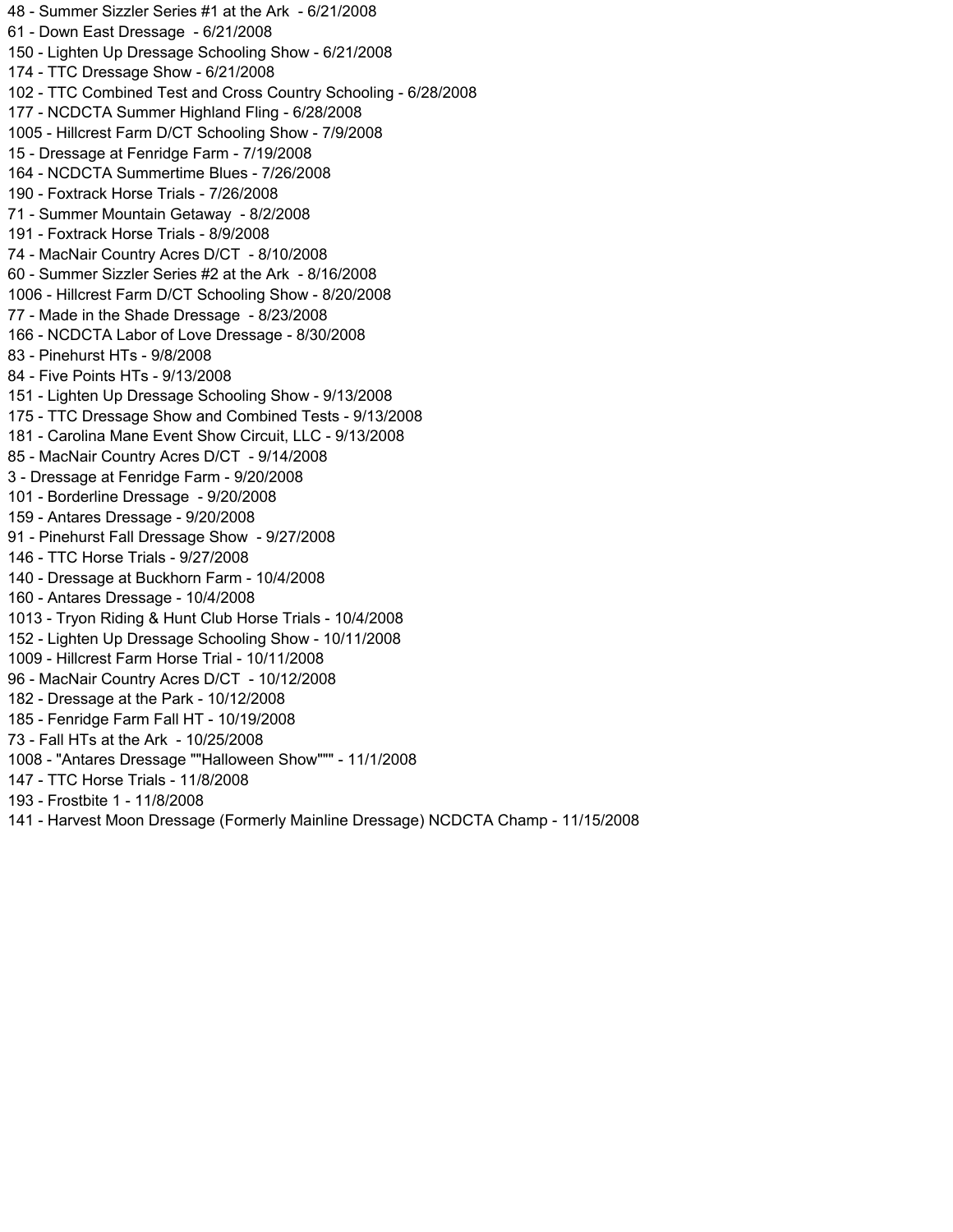For Eventing Divisions - Participants listed in Bold Type have completed at least one USEA HT between 11/16 and 11/15 and are thereby eligible for HOY Awards consideration. Participants listed in Italic Type are not eligible for HOY consideration.

For Dressage Divisions - Participants listed in Bold Type have achieved more than 14 points and are thereby eligible for HOY Awards consideration. Participants listed in Italic Type are not eligible for HOY consideration.

Please also note that some divisions have been combined for HOY Awards - this is reflected in this report.

| <b>Horse Name</b>                     | <b>Owner</b>                | <b>Rider</b>              | <b>Total Points</b> |
|---------------------------------------|-----------------------------|---------------------------|---------------------|
| <b>Jr/YR Beginner Novice Eventing</b> |                             |                           |                     |
| <b>Aledos Lucky Charm</b>             | <b>Kerrigan Gudger</b>      | <b>Kerrigan Gudger</b>    | 25                  |
| <b>D'accord</b>                       | <b>Kathryn Moses</b>        | <b>Kathryn Moses</b>      | 21                  |
| <b>Sir Piney Four Socks</b>           | <b>Kaily Meeks</b>          | <b>Kaily Meeks</b>        | 12                  |
| <b>Taste The Rainbow</b>              | <b>Daina Camille Smith</b>  | <b>Daina Smith</b>        | 11                  |
| <b>Carousel Prince</b>                | <b>Bernadine Dembosky</b>   | <b>Bernadine Dembosky</b> | 8                   |
| <b>Mad Hatter</b>                     | <b>Allegra Dahlquist</b>    | <b>Allegra Dahlquist</b>  | 6                   |
| Clover                                | Kerrigan Gudger             | <b>Sarah Stark</b>        | $\overline{2}$      |
| <b>Beginner Novice Eventing</b>       |                             |                           |                     |
| <b>Hawkeye</b>                        | <b>Barbara Gibson</b>       | <b>Barbara Gibson</b>     | 66                  |
| <b>Mariah</b>                         | <b>Brita Rizzi</b>          | <b>Brita Rizzi</b>        | 29                  |
| <b>Boccaccio</b>                      | <b>Anita Quinn</b>          | <b>Anita Quinn</b>        | 20                  |
| <b>Arapahoe Chief</b>                 | <b>Elizabeth Migliaccio</b> | <b>Anita Quinn</b>        | 16                  |
| <b>River Breeze</b>                   | Maria Di giovanni           | <b>Maria Di Giovanni</b>  | 15                  |
| Scooterrific                          | <b>Sally Vivrette</b>       | <b>Sally Vivrette</b>     | 14                  |
| Sarah, Plain And Tall                 | <b>Robert E. Price</b>      | <b>Robert E. Price</b>    | 13                  |
| <b>Slew</b>                           | <b>Caroline C Gray</b>      | <b>Caroline C Gray</b>    | 12                  |
| <b>Mulligan</b>                       | <b>Leanne T. Hester</b>     | <b>Melanie Wyatt</b>      | 8                   |
| <b>Fox For Sure</b>                   | Cathy Paarz (CJ) Largay     | Cathy Paarz (CJ) Largay   | 6                   |
| <b>Water Boy</b>                      | <b>Janine Blanchette</b>    | <b>Janine Blanchette</b>  | 4.5                 |
| Arod                                  | <b>Rebecca Ratchford</b>    | <b>Karen Mahaffey</b>     | 4                   |
| <b>Capital Case</b>                   | Kathy G. Dail               | <b>Kathy Dail</b>         | 3                   |
| Windegan                              | <b>Alison Eyth</b>          | <b>Alison Eyth</b>        | 3                   |
| <b>Capone</b>                         | <b>Lori Kesick</b>          | <b>Lori Kesick</b>        | 3                   |
| <b>Matter Of Honor</b>                | <b>Erin Graves</b>          | <b>Erin Graves</b>        | 3                   |
| <b>Play Time</b>                      | <b>Traci Newton</b>         | <b>Traci Newton</b>       | $\mathbf{2}$        |
| <b>Starstruck</b>                     | <b>Brittanie Hardy</b>      | <b>Brittanie Hardy</b>    | 1                   |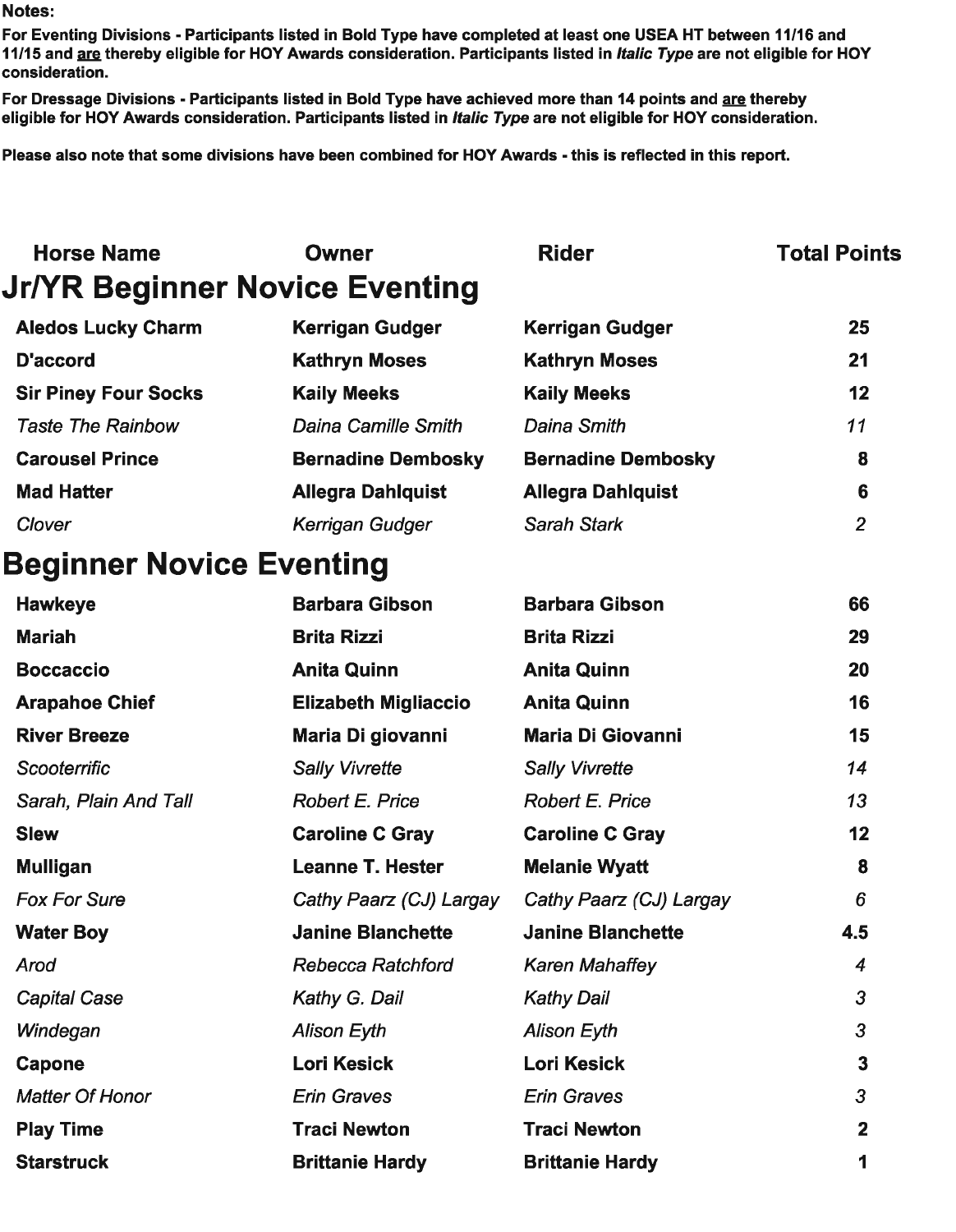**Stalking Man** 

For Eventing Divisions - Participants listed in Bold Type have completed at least one USEA HT between 11/16 and 11/15 and are thereby eligible for HOY Awards consideration. Participants listed in Italic Type are not eligible for HOY consideration.

For Dressage Divisions - Participants listed in Bold Type have achieved more than 14 points and are thereby eligible for HOY Awards consideration. Participants listed in Italic Type are not eligible for HOY consideration.

Please also note that some divisions have been combined for HOY Awards - this is reflected in this report.

| <b>Horse Name</b>              | <b>Owner</b>               | <b>Rider</b>             | <b>Total Points</b> |
|--------------------------------|----------------------------|--------------------------|---------------------|
| <b>Jr/YR Novice Eventing</b>   |                            |                          |                     |
| <b>Vega's Showgirl</b>         | <b>Stephanie Gibson</b>    | <b>Stephanie Gibson</b>  | 25                  |
| <b>Sir Piney Four Socks</b>    | <b>Kaily Meeks</b>         | <b>Kaily Meeks</b>       | 20                  |
| <b>Mad Hatter</b>              | <b>Allegra Dahlquist</b>   | <b>Allegra Dahlquist</b> | 8                   |
| <b>A Simple Pleasure</b>       | <b>Kelsey Hoiness</b>      | <b>Kelsey Hoiness</b>    | $6\phantom{1}6$     |
| D'Accord                       | <b>Kathryn Moses</b>       | <b>Kathryn Moses</b>     | $\overline{3}$      |
| <b>Taste the Rainbow</b>       | <b>Daina Camille Smith</b> | <b>Daina Smith</b>       | $\overline{2}$      |
| <b>Bubbles Du' Pop</b>         | Cydney Arey                | <b>Cydney Arey</b>       | $\overline{2}$      |
| <b>Candyland</b>               | <b>Molly Owens</b>         | <b>Molly E. Owens</b>    | 1                   |
| <b>Hurrican Breeze</b>         | <b>Ashley McNeely</b>      | <b>Ashley McNeely</b>    | 1                   |
| <b>Novice Eventing</b>         |                            |                          |                     |
| <b>Stark Naked</b>             | <b>Sandra M. Huberth</b>   | <b>Sandra Huberth</b>    | 42.5                |
| <b>Classico</b>                | <b>Doreen Schlicht</b>     | <b>Doreen Schlicht</b>   | 42                  |
| <b>Merlot</b>                  | <b>Anne Beech</b>          | <b>Anne Beech</b>        | 20                  |
| <b>El's Tales</b>              | <b>Cynthia Holbrook</b>    | <b>Cynthia Holbrook</b>  | 20                  |
| <b>Elliot</b>                  | <b>Brenna Dickerson</b>    | <b>Brenna Dickerson</b>  | 11                  |
| <b>Never Better Magic</b>      | <b>Cricket Gentry</b>      | <b>Cricket Gentry</b>    | 9                   |
| <b>Rebel's Last Yell</b>       | <b>Kathleen Gurley</b>     | <b>Kathleen Gurley</b>   | 8                   |
| <b>Slew</b>                    | <b>Caroline C Gray</b>     | <b>Caroline C Gray</b>   | 8                   |
| Hawkeye                        | <b>Barbara Gibson</b>      | <b>Barbara Gibson</b>    | $\overline{4}$      |
| <b>Boccaccio</b>               | <b>Anita Quinn</b>         | <b>Anita Quinn</b>       | 3                   |
| Harlow's Boy                   | <b>Brenna Dickerson</b>    | <b>Brenna Dickerson</b>  | $\overline{3}$      |
| <b>Starstruck</b>              | <b>Brittanie Hardy</b>     | <b>Brittanie Hardy</b>   | $\mathbf{2}$        |
| <b>Ever So</b>                 | <b>Teresa Stark</b>        | <b>Teresa Stark</b>      | 1                   |
| <b>Jr/YR Training Eventing</b> |                            |                          |                     |
| <b>Derrymor</b>                | <b>Brittany Bridges</b>    | <b>Brittany Bridges</b>  | 28                  |
| <b>Perfect Timing</b>          | <b>Kelsey Hoiness</b>      | <b>Kelsey Hoiness</b>    | 12                  |

**Shelby Puricz** 

**Shelby Puricz** 

6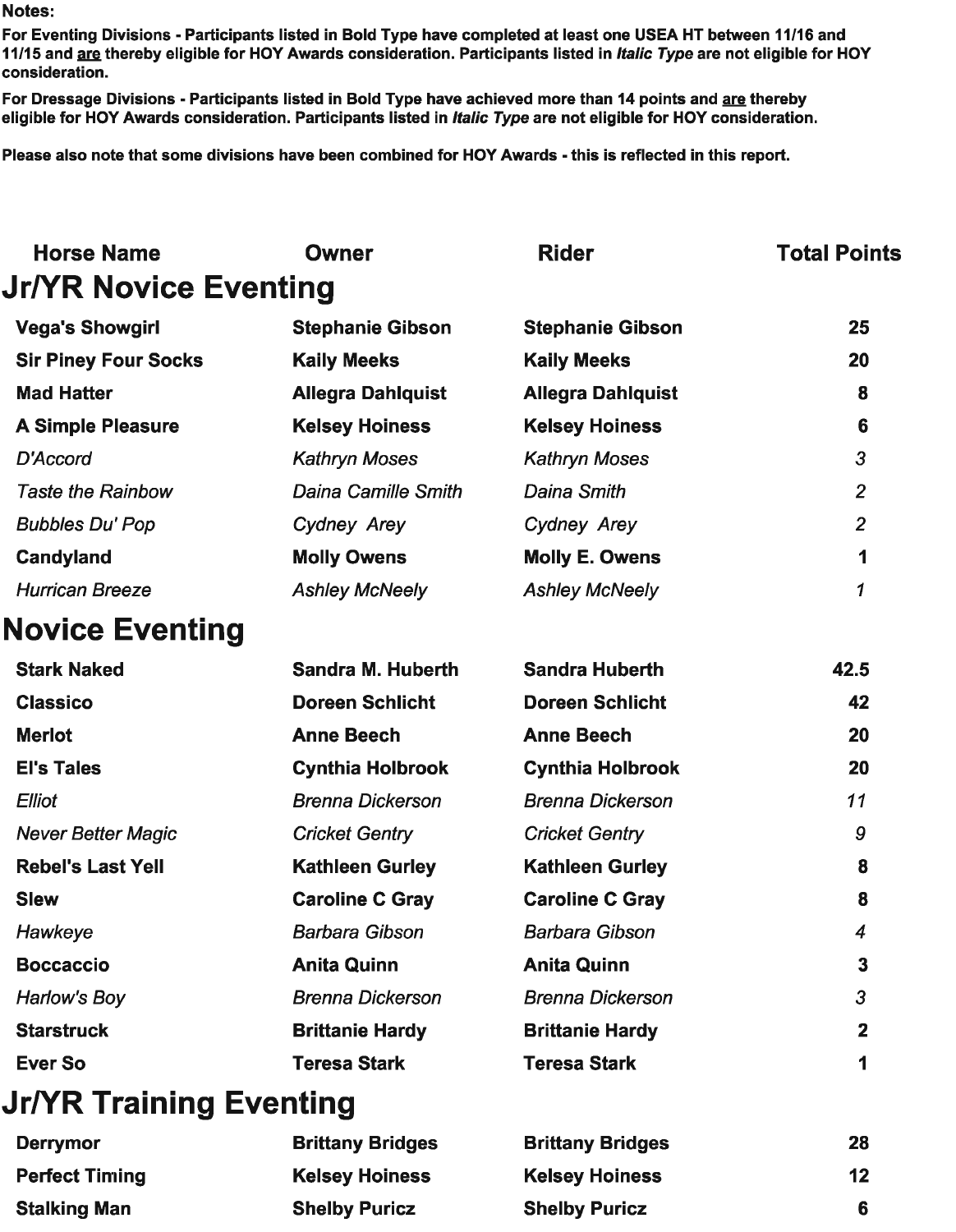For Eventing Divisions - Participants listed in Bold Type have completed at least one USEA HT between 11/16 and 11/15 and are thereby eligible for HOY Awards consideration. Participants listed in *Italic Type* are not eligible for HOY consideration.

For Dressage Divisions - Participants listed in Bold Type have achieved more than 14 points and are thereby eligible for HOY Awards consideration. Participants listed in Italic Type are not eligible for HOY consideration.

Please also note that some divisions have been combined for HOY Awards - this is reflected in this report.

# **Jr/YR Training Eventing Cont'd.**

| <b>Horse Name</b>              | <b>Owner</b>             | <b>Rider</b>              | <b>Total Points</b> |
|--------------------------------|--------------------------|---------------------------|---------------------|
| <b>Zhivago</b>                 | Erin E. Mullen           | <b>Erin E. Mullen</b>     | 4.5                 |
| <b>Hurricane Breeze</b>        | <b>Ashley McNeely</b>    | <b>Ashley McNeely</b>     | 3                   |
| <b>Training Eventing</b>       |                          |                           |                     |
| <b>Rebel Rouser</b>            | <b>Marianne B. Price</b> | <b>Marianne B. Price</b>  | 15                  |
| <b>Covergirl</b>               | <b>Anita Quinn</b>       | <b>Anita Quinn</b>        | 14                  |
| <b>Pocket Change</b>           | <b>Teri Manno</b>        | <b>Teri Manno</b>         | $5\phantom{.0}$     |
| <b>Rebel's Last Yell</b>       | <b>Kathleen Gurley</b>   | <b>Kathleen Gurley</b>    | 4                   |
| <b>Devil's Advocate</b>        | <b>Abbey Dondanville</b> | <b>Abbey Dondanville</b>  | $\mathbf{2}$        |
| Preliminary and Above Eventing |                          |                           |                     |
| <b>Stalking Man</b>            | <b>Shelby Puricz</b>     | <b>Shelby Puricz</b>      | 39                  |
| <b>Beamish</b>                 | <b>Anna Petrea</b>       | <b>Anna Petrea</b>        | 20                  |
| <b>Flying W Farms Romke</b>    | <b>Patricia Roberts</b>  | <b>Patricia Roberts</b>   | 4                   |
| <b>Paladine</b>                | <b>Alyse Schuver</b>     | <b>Chris Hitchcock</b>    | 1                   |
| Jr/YR Training Level Dressage  |                          |                           |                     |
| <b>Alvesta Sunstar</b>         | <b>Patsy Wooten</b>      | <b>Natalie Blikslager</b> | 95                  |
| <b>The Coosaville Kid</b>      | <b>Ginger Nelles</b>     | <b>Christie Devin</b>     | 59                  |
| <b>Wild Card Joker</b>         | <b>A J Strickland</b>    | <b>A J Strickland</b>     | 42                  |
| Cajun                          | <b>Kourtney Whicker</b>  | <b>Katelyn Whicker</b>    | 29                  |
| <b>Golden Opportunity</b>      | <b>Kourtney Whicker</b>  | <b>Kourtney Whicker</b>   | 22                  |
| <b>Ideal</b>                   | <b>Allison Pandoff</b>   | <b>Allison Pandoff</b>    | 20                  |
| <b>Duke Of Earl</b>            | <b>Ellen Mohr</b>        | <b>Jessica Mohr</b>       | 14                  |
| Picolo                         | <b>Anna Smith</b>        | Erin Melissa Bullard      | 9                   |
| <b>Marquetry Magic</b>         | Sarah Crevar             | <b>Sarah Crevar</b>       | 8.5                 |
| Amantillada                    | Alexandra Taft           | Alexandra Taft            | 6                   |
| <b>RL</b> Skiddles             | <b>Julie Tugwell</b>     | <b>Julie Tugwell</b>      | 3                   |
| Picolo                         | <b>Anna Smith</b>        | <b>Anna Smith</b>         | 3                   |
| <b>Royal Destinie</b>          | Amanda Paris             | <b>Amanda Paris</b>       | $\overline{2}$      |
| <b>Pure Grace</b>              | <b>Kourtney Whicker</b>  | <b>Kourtney Whicker</b>   | 1                   |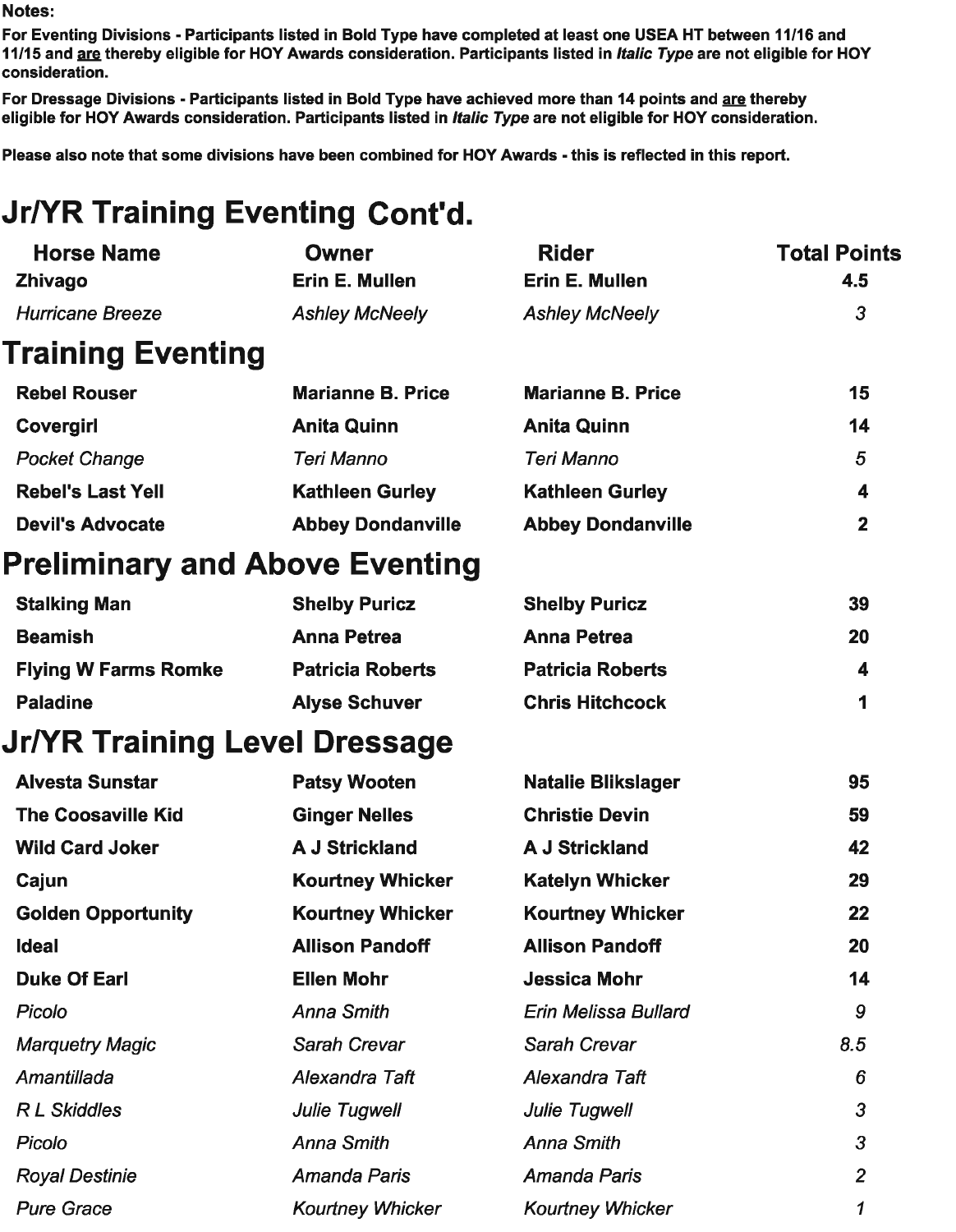For Eventing Divisions - Participants listed in Bold Type have completed at least one USEA HT between 11/16 and 11/15 and are thereby eligible for HOY Awards consideration. Participants listed in *Italic Type* are not eligible for HOY consideration.

For Dressage Divisions - Participants listed in Bold Type have achieved more than 14 points and are thereby eligible for HOY Awards consideration. Participants listed in Italic Type are not eligible for HOY consideration.

Please also note that some divisions have been combined for HOY Awards - this is reflected in this report.

# **Jr/YR Training Level Dressage Cont'd.**

| <b>Horse Name</b>                 | <b>Owner</b>                   | <b>Rider</b>                   | <b>Total Points</b> |
|-----------------------------------|--------------------------------|--------------------------------|---------------------|
| <b>Kiss Me Kate</b>               | Rebecca Wood Armfield          | <b>Chelsea Crowley</b>         | 1                   |
| <b>AA Training Level Dressage</b> |                                |                                |                     |
| <b>Hifis Bay Shadow</b>           | <b>Amanda M. King</b>          | <b>Amanda King</b>             | 178.5               |
| <b>War Dancer</b>                 | <b>Tammy Proctor</b>           | <b>Tammy Proctor</b>           | 132.5               |
| <b>Painted Shamrock</b>           | <b>Carla Moss</b>              | <b>Carla Moss</b>              | 128                 |
| Rapunzel                          | Angela Mirarchi                | Angela Mirarchi                | 114                 |
| <b>Gevalia</b>                    | Amy L. Schaaf                  | Amy L. Schaaf                  | 90                  |
| <b>Life of Riley</b>              | Deonna S. Donohue              | Deonna S. Donohue              | 58                  |
| Jetse van de Wolwarren            | <b>Jacqueline Harris</b>       | <b>Jacqueline Harris</b>       | 58                  |
| <b>Matter Of Honor</b>            | <b>Erin Graves</b>             | <b>Erin Graves</b>             | 54                  |
| <b>Casino</b>                     | <b>Debbie Louisiana</b>        | <b>Debbie Louisiana</b>        | 54                  |
| Willamena                         | <b>Amy Allen</b>               | <b>Amy Allen</b>               | 49                  |
| <b>Stonehaus Memories</b>         | <b>Theresa Gray</b>            | <b>Theresa Gray</b>            | 48.5                |
| <b>Fox For Sure</b>               | <b>Cathy Paarz (CJ) Largay</b> | <b>Cathy Paarz (CJ) Largay</b> | 46                  |
| <b>Topaz S</b>                    | <b>Sue Smithson</b>            | <b>Sue W. Smithson</b>         | 39                  |
| <b>Sunkiss</b>                    | <b>Sandy Higgins</b>           | <b>Sandy Higgins</b>           | 33.5                |
| <b>Sender</b>                     | <b>Melissa Draper</b>          | <b>Melissa Draper</b>          | 27.5                |
| <b>Naroby</b>                     | <b>Robert Sills</b>            | <b>Robert Sills</b>            | 24.5                |
| <b>Razzmatazz</b>                 | <b>Tina Cook</b>               | <b>Tina Cook</b>               | 20                  |
| <b>Freelance</b>                  | <b>Paige Phillips</b>          | <b>Paige Phillips</b>          | 20                  |
| <b>Proud Victory</b>              | <b>Ivy Anderson</b>            | <b>lvy Anderson</b>            | 19                  |
| <b>Twinkletoes Tiara</b>          | Karyn F. Becerra               | Patti A. Cole                  | 16                  |
| <b>Baltic Freedom "Libby"</b>     | <b>Polly Yeago</b>             | <b>Polly Yeago</b>             | 16                  |
| <b>Hana Ho</b>                    | <b>Paula Stevens</b>           | <b>Paula Stevens</b>           | 15                  |
| <b>Starstruck</b>                 | <b>Brittanie Hardy</b>         | <b>Brittanie Hardy</b>         | 12                  |
| On the Dole                       | <b>Carolyn Rechkemmer</b>      | Carolyn Rechkemmer             | 12                  |
| Rubianna                          | <b>Margaret Rogers</b>         | <b>Margaret Rogers</b>         | 12                  |
| <b>Play Time</b>                  | <b>Traci Newton</b>            | <b>Traci Newton</b>            | 12 <sup>2</sup>     |
| <b>Rolling Rock</b>               | Sara E. Wobker                 | Sara E. Wobker                 | 9                   |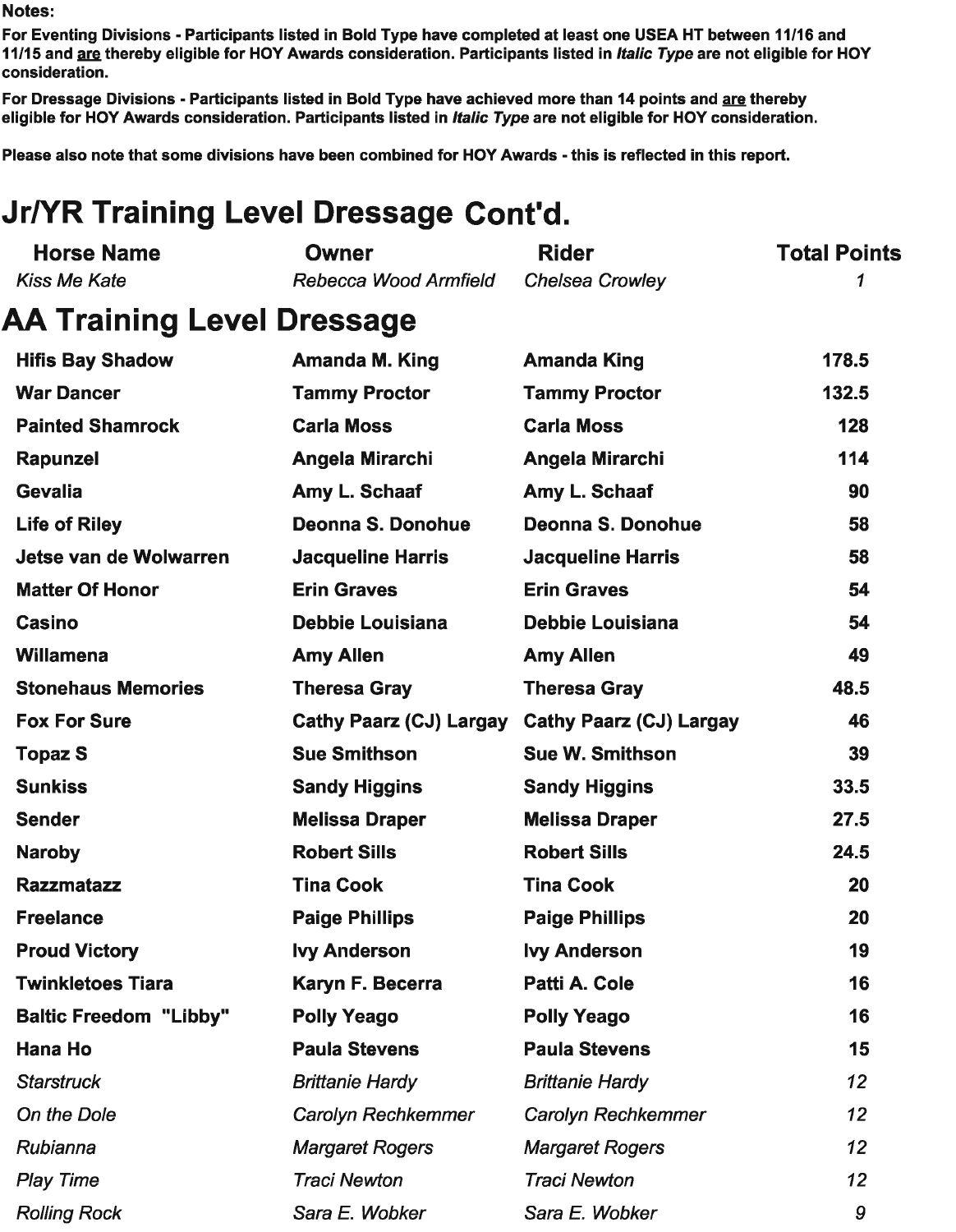For Eventing Divisions - Participants listed in Bold Type have completed at least one USEA HT between 11/16 and 11/15 and are thereby eligible for HOY Awards consideration. Participants listed in *Italic Type* are not eligible for HOY consideration.

For Dressage Divisions - Participants listed in Bold Type have achieved more than 14 points and are thereby eligible for HOY Awards consideration. Participants listed in Italic Type are not eligible for HOY consideration.

Please also note that some divisions have been combined for HOY Awards - this is reflected in this report.

# AA Training Level Dressage Cont'd.

| <b>Horse Name</b>         | <b>Owner</b>             | <b>Rider</b>            | <b>Total Points</b> |
|---------------------------|--------------------------|-------------------------|---------------------|
| Windegan                  | <b>Alison Eyth</b>       | <b>Alison Eyth</b>      | 8.5                 |
| <b>NEVER BETTER MAGIC</b> | <b>Cricket Gentry</b>    | <b>CRICKET GENTRY</b>   | 8                   |
| <b>Sky Blue Slippers</b>  | <b>Patti Farless</b>     | <b>Patti Farless</b>    | 8                   |
| Dame Un Besito            | <b>Barbara Nicks</b>     | <b>Barbara Nicks</b>    | 8                   |
| Danilova                  | <b>Katherine Heller</b>  | <b>Katherine Heller</b> | 8                   |
| <b>Karl Af Blaesbjerg</b> | <b>Anita Nemick</b>      | <b>Anita Nemick</b>     | 8                   |
| <b>Talos</b>              | <b>Jodie Robbins</b>     | <b>Jodie Robbins</b>    | $\overline{7}$      |
| <b>HALSTEAD'S SHALE</b>   | <b>Marcie Quist</b>      | <b>MARCIE QUIST</b>     | 6                   |
| <b>Gypsy Dancer</b>       | <b>Julie Blume Nye</b>   | <b>Julie Blume Nye</b>  | 5.5                 |
| <b>Royal Country Fied</b> | <b>Kathryn Saunders</b>  | <b>Kathryn Saunders</b> | 5                   |
| Chesterton                | <b>Sharon Berkshire</b>  | <b>Sharon Berkshire</b> | 4.5                 |
| <b>Fortune Teller</b>     | <b>Melissa A Daniels</b> | <b>Melissa Daniels</b>  | $\boldsymbol{4}$    |
| Harlow's Boy              | <b>Brenna Dickerson</b>  | <b>Brenna Dickerson</b> | 4                   |
| <b>Beau Berry</b>         | <b>Janet Fields</b>      | <b>Janet Fields</b>     | 4                   |
| Mochaccino                | Paige Walker             | Paige Walker            | 3                   |
| Greyhorse                 | <b>LeAnna Totten</b>     | <b>LeAnna Totten</b>    | 3                   |
| Lexus                     | Marsha Thompson          | Marsha Thompson         | 3                   |
| <b>Mysteriosa</b>         | Jill Palombaro           | Jill Palombaro          | $\overline{2}$      |
| Jolt                      | <b>Patsy Wooten</b>      | <b>Patsy Wooten</b>     | $\overline{2}$      |
| <b>Strudel</b>            | <b>Deborah Morris</b>    | <b>Deborah Morris</b>   | $\overline{2}$      |
| <b>Kiss Me Kate</b>       | Rebecca Wood Armfield    | Rebecca Wood Armfield   | 1.5                 |
| <b>Mock Murfee</b>        | <b>Paige Nance</b>       | <b>Paige Nance</b>      | 1.5                 |
| Aerial                    | <b>Candace Norman</b>    | <b>Candace Norman</b>   | 1                   |

### **Training Level Dressage**

| Louis Iv        | <b>Andrea Ruting</b>   | <b>Andrea H. Ruting</b> | 195.5 |
|-----------------|------------------------|-------------------------|-------|
| <b>Cameron</b>  | <b>Lauren Matthews</b> | <b>Lauren Matthews</b>  | 154   |
| Ferrari         | <b>Anne Perrotta</b>   | <b>Anne Perrotta</b>    | 110   |
| <b>Dante</b>    | <b>Diane Hoberecht</b> | <b>Diana Hoberecht</b>  | 109   |
| <b>Diligent</b> | <b>Leslie Lytton</b>   | <b>Leslie Lytton</b>    | 109   |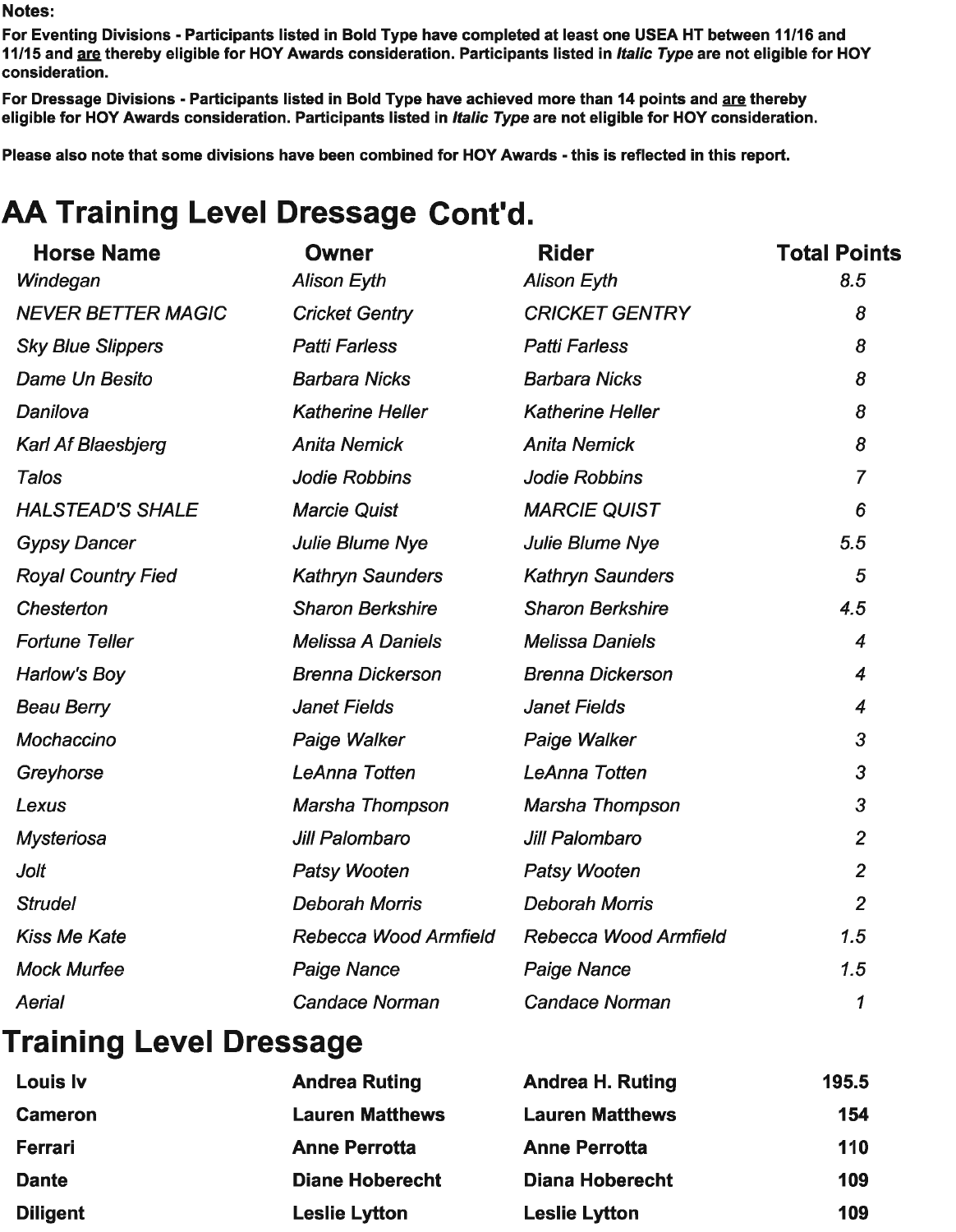For Eventing Divisions - Participants listed in Bold Type have completed at least one USEA HT between 11/16 and 11/15 and are thereby eligible for HOY Awards consideration. Participants listed in *Italic Type* are not eligible for HOY consideration.

For Dressage Divisions - Participants listed in Bold Type have achieved more than 14 points and are thereby eligible for HOY Awards consideration. Participants listed in Italic Type are not eligible for HOY consideration.

Please also note that some divisions have been combined for HOY Awards - this is reflected in this report.

# **Training Level Dressage Cont'd.**

| <b>Horse Name</b>             | <b>Owner</b>                | <b>Rider</b>              | <b>Total Points</b> |
|-------------------------------|-----------------------------|---------------------------|---------------------|
| Ramon                         | <b>Erin Honeycutt</b>       | <b>Erin Honeycutt</b>     | 46                  |
| <b>Nigel</b>                  | <b>Annette Saunders</b>     | <b>Annette Saunders</b>   | 36                  |
| <b>Magda</b>                  | <b>Liz Bromberg</b>         | <b>Liz Bromberg</b>       | 25                  |
| <b>Siem</b>                   | Joca Van der Veen           | Joca Van der Veen         | 22                  |
| <b>Savannah Wwf</b>           | <b>Kaye Tallevi-Powers</b>  | <b>Maris Padgett</b>      | 21                  |
| <b>Rambius</b>                | <b>Diane L. Tauber</b>      | <b>Rebecca Nelles</b>     | 21                  |
| <b>Sapphire</b>               | <b>Bruce Calhoon</b>        | <b>Vanessa Moreland</b>   | 18.5                |
| <b>Primavera li</b>           | <b>Debbie McKnight</b>      | <b>Annette Saunders</b>   | 16                  |
| <b>Harmonik</b>               | <b>Grace Dalrymple</b>      | <b>Susan Wiedman</b>      | 14                  |
| <b>Stonehaus Memories</b>     | <b>Theresa Gray</b>         | <b>Karen Dennis Brame</b> | 12                  |
| <b>Mysteriosa</b>             | Jill Palombaro              | Karyn Becerra             | 12                  |
| Odyssey                       | Jacquelyn Baston            | Vanessa J Craft           | 11.5                |
| Malachi                       | <b>Amy Elizabeth Miller</b> | <b>Amy Miller</b>         | 10                  |
| Royalander                    | <b>Karen Dennis Brame</b>   | <b>Karen Dennis Brame</b> | 10                  |
| <b>Baltic Freedom "Libby"</b> | <b>Polly Yeago</b>          | <b>Jennifer Mitchell</b>  | 10                  |
| Diamond                       | <b>Nicolas Vamvakias</b>    | Vanessa Moreland          | 6                   |
| <b>Lumineux</b>               | <b>Michele Fields</b>       | Rebecca Blikslager        | 6                   |
| <b>Winsomes Passada</b>       | <b>Janet MacFall</b>        | Patrick L. Marley         | 6                   |
| FreeLance                     | <b>Paige Phillips</b>       | Jean Devenny              | $\overline{4}$      |
| Windegan                      | <b>Alison Eyth</b>          | Dawn Weniger              | $\overline{4}$      |
| Mochaccino                    | Paige Walker                | Susan Wiedman             | $\mathcal I$        |
| <b>Billy The Kid</b>          | Virginia Smith              | Virginia Smith            | 1                   |
| <b>Sweet Pistol Pete</b>      | <b>Stephanie Nissen</b>     | Stephanie W. Nissen       | 1                   |
|                               |                             |                           |                     |

#### **Jr/YR First Level Dressage**

| <b>Keni Kerin</b>       | <b>Keni Kerin</b>           | 124 |
|-------------------------|-----------------------------|-----|
| <b>Amanda Paris</b>     | <b>Amanda Paris</b>         | 84  |
| <b>Molly Dean Paris</b> | <b>Molly Dean Paris</b>     | 51  |
| <b>Patsy Wooten</b>     | <b>Natalie Blikslager</b>   | 42  |
| <b>Anna Smith</b>       | <b>Erin Melissa Bullard</b> | 38  |
|                         |                             |     |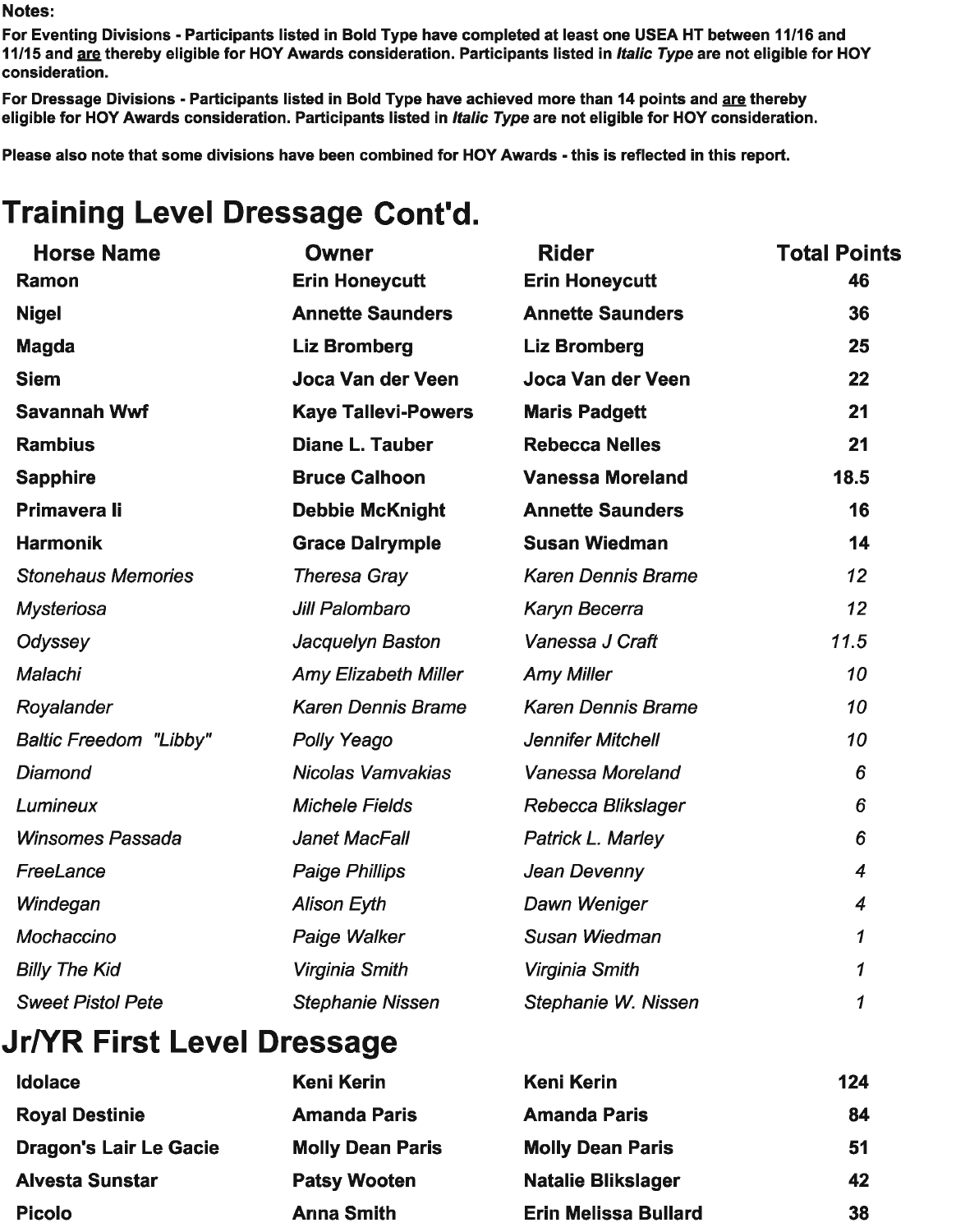For Eventing Divisions - Participants listed in Bold Type have completed at least one USEA HT between 11/16 and 11/15 and are thereby eligible for HOY Awards consideration. Participants listed in *Italic Type* are not eligible for HOY consideration.

For Dressage Divisions - Participants listed in Bold Type have achieved more than 14 points and are thereby eligible for HOY Awards consideration. Participants listed in Italic Type are not eligible for HOY consideration.

Please also note that some divisions have been combined for HOY Awards - this is reflected in this report.

# Jr/YR First Level Dressage Cont'd.

| <b>Horse Name</b>         | <b>Owner</b>              | <b>Rider</b>              | <b>Total Points</b> |
|---------------------------|---------------------------|---------------------------|---------------------|
| <b>Wild Card Joker</b>    | <b>A J Strickland</b>     | <b>A J Strickland</b>     | 36                  |
| <b>Derrymor</b>           | <b>Brittany Bridges</b>   | <b>Brittany Bridges</b>   | 20                  |
| <b>Amantillada</b>        | <b>Alexandra Taft</b>     | <b>Alexandra Taft</b>     | 14                  |
| Rubianna                  | <b>Margaret Rogers</b>    | <b>Alison Coyle</b>       | 12                  |
| <b>Golden Opportunity</b> | <b>Ashley VanAlstyne</b>  | <b>Ashley VanAlstyne</b>  | 9                   |
| <b>Ideal</b>              | <b>Allison Pandoff</b>    | <b>Allison Pandoff</b>    | 5.5                 |
| Cajun Rhythm              | <b>Elizabeth Haller</b>   | Hope Johnson              | 5                   |
| Troy                      | Erin Melissa Bullard      | Erin Melissa Bullard      | 5                   |
| Valentino's Tophat        | <b>Hailey Ayers</b>       | <b>Hailey Ayers</b>       | 4.5                 |
| <b>Twinkletoes Tiara</b>  | Karyn F. Becerra          | <b>Bernadine Dembosky</b> | 3                   |
| <b>CAROUSEL PRINCE</b>    | <b>Bernadine Dembosky</b> | <b>BERNADINE DEMBOSKY</b> | 1                   |
| Picolo                    | <b>Anna Smith</b>         | <b>Anna Smith</b>         |                     |

### **AA First Level Dressage**

| <b>William E</b>          | <b>Laurie Bauchman</b>   | <b>Laurie Bauchman</b>   | 250   |
|---------------------------|--------------------------|--------------------------|-------|
| <b>Razzmatazz</b>         | <b>Tina Cook</b>         | <b>Tina Cook</b>         | 114   |
| <b>Cu Motions Cue</b>     | <b>Ginny Campen</b>      | <b>Ginny Campen</b>      | 103.5 |
| <b>Dona Violetta</b>      | <b>Carly Sinderbrand</b> | <b>Carly Sinderbrand</b> | 54    |
| <b>Dame Un Besito</b>     | <b>Barbara Nicks</b>     | <b>Barbara Nicks</b>     | 54    |
| Logan Baekkelund          | <b>Mary Jean Horney</b>  | <b>Mary Jean Horney</b>  | 54    |
| <b>Classico</b>           | <b>Doreen Schlicht</b>   | <b>Doreen Schlicht</b>   | 46    |
| <b>Apple Jack</b>         | <b>Amy Correll</b>       | <b>Amy Correll</b>       | 46    |
| <b>Sonnys Golden Lynx</b> | <b>Karen Young</b>       | <b>Karen Young</b>       | 44    |
| <b>Balihi</b>             | <b>Janice O Mumford</b>  | <b>Janice O Mumford</b>  | 44    |
| Jetse van de Wolwarren    | <b>Jacqueline Harris</b> | <b>Jacqueline Harris</b> | 42    |
| Doubledown Jet            | <b>Karen Hilliard</b>    | <b>Karen Hilliard</b>    | 34    |
| <b>Vegas</b>              | <b>Linda Tomlinson</b>   | <b>Linda Tomlinson</b>   | 33    |
| <b>Topaz S</b>            | <b>Sue Smithson</b>      | <b>Sue W. Smithson</b>   | 32    |
| Timo                      | <b>Debbie Louisiana</b>  | <b>Debbie Louisiana</b>  | 24    |
| <b>Rubina</b>             | <b>Lisa Gorsuch</b>      | <b>Lisa Gorsuch</b>      | 20    |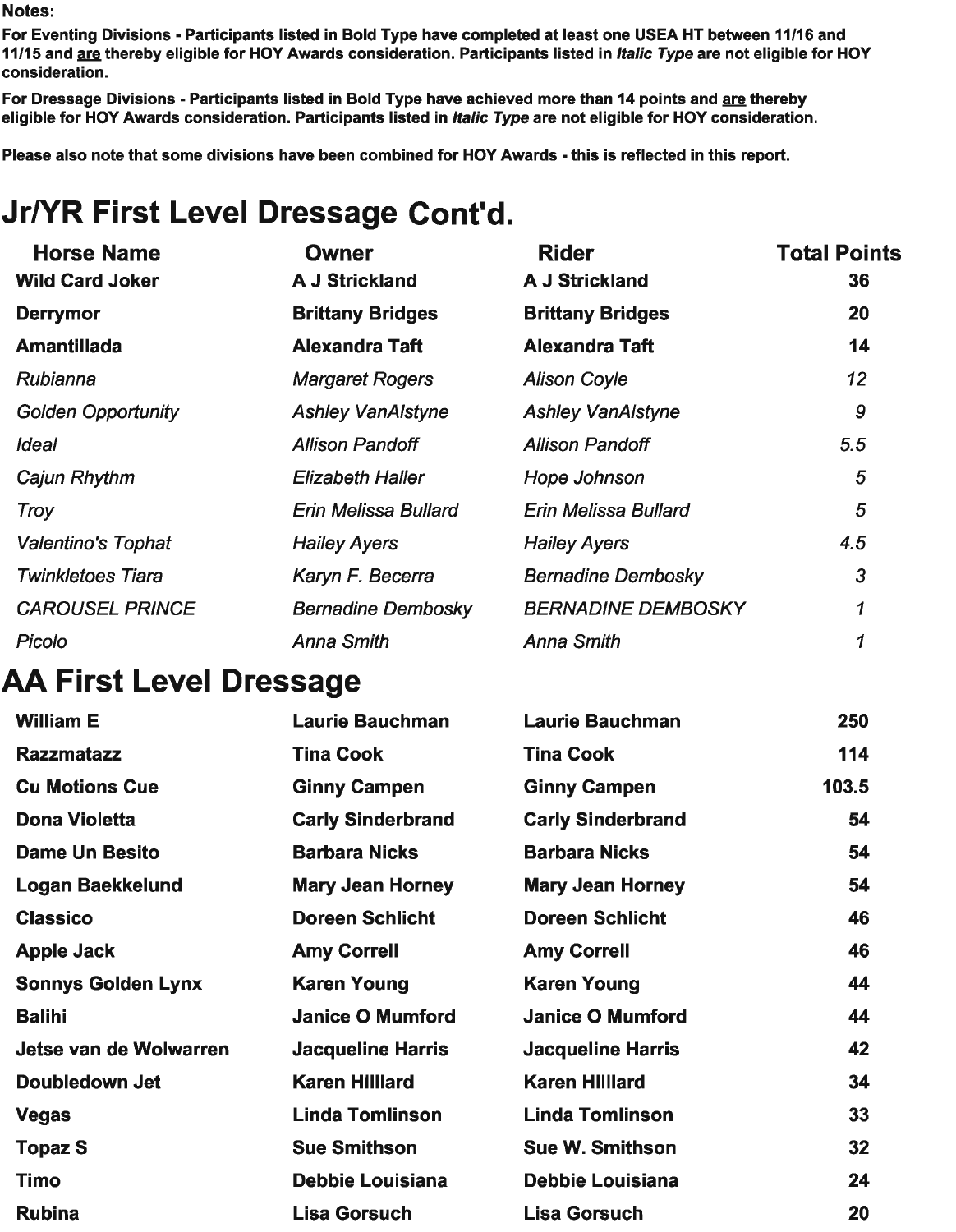For Eventing Divisions - Participants listed in Bold Type have completed at least one USEA HT between 11/16 and 11/15 and are thereby eligible for HOY Awards consideration. Participants listed in Italic Type are not eligible for HOY consideration.

For Dressage Divisions - Participants listed in Bold Type have achieved more than 14 points and are thereby eligible for HOY Awards consideration. Participants listed in Italic Type are not eligible for HOY consideration.

Please also note that some divisions have been combined for HOY Awards - this is reflected in this report.

# AA First Level Dressage Cont'd.

| <b>Horse Name</b>       | <b>Owner</b>             | <b>Rider</b>             | <b>Total Points</b> |
|-------------------------|--------------------------|--------------------------|---------------------|
| <b>Paxton</b>           | <b>Susan Craft</b>       | <b>Susan Craft</b>       | 19.5                |
| <b>Full Scoop</b>       | Mary K. Messinger        | Mary K. Messinger        | 16                  |
| <b>Sunkiss</b>          | <b>Sandy Higgins</b>     | <b>Sandy Higgins</b>     | 12                  |
| <b>STARK NAKED</b>      | Sandra M. Huberth        | <b>SANDRA HUBERTH</b>    | 10                  |
| Donna                   | Susan Williams           | Susan Williams           | 9                   |
| <b>Hifis Bay Shadow</b> | Amanda M. King           | Amanda King              | 8                   |
| Lucky to Bee Trew       | <b>Elizabeth Mckim</b>   | <b>Alexis Allen</b>      | 6                   |
| Freedom                 | Jamie McDevitt           | Jamie McDevitt           | 6                   |
| Cosmopolitan            | <b>Stephanie Peedin</b>  | <b>Stephanie Peedin</b>  | 6                   |
| Zanchen                 | <b>Meredith Mannheim</b> | <b>Meredith Mannheim</b> | 6                   |
| Waltzman                | Kay P. Griffin           | Kay P. Griffin           | 6                   |
| Freelance               | <b>Paige Phillips</b>    | <b>Paige Phillips</b>    | 5                   |
| <b>Mysteriosa</b>       | Jill Palombaro           | Jill Palombaro           | 4                   |
| <b>Painted Shamrock</b> | Carla Moss               | Carla Moss               | 4                   |
| Ferragamo               | Eileen S. Keipper        | Eileen Keipper           | 3.5                 |
| <b>Fleury</b>           | Darla Topley             | Darla Topley             | 3                   |
| Bob                     | <b>Patty Moreland</b>    | Patti A. Cole            | $\overline{c}$      |
| Casino                  | Debbie Louisiana         | Debbie Louisiana         | $\overline{2}$      |
| On the Dole             | Carolyn Rechkemmer       | Carolyn Rechkemmer       | $\overline{2}$      |
| Greyhorse               | <b>LeAnna Totten</b>     | LeAnna Totten            | 1.5                 |
| <b>Northern Timber</b>  | LeAnna Totten            | LeAnna Totten            | 1                   |
| <b>Proud Victory</b>    | <b>Ivy Anderson</b>      | <b>Ivy Anderson</b>      | 1                   |
| Odyssey                 | Jacquelyn Baston         | Jacquelyn Batson         | 1                   |
|                         |                          |                          |                     |

### **First Level Dressage**

| Van De Pluum             | <b>Kris Daniel</b>      | <b>Kris Daniel</b>      | 123.5 |
|--------------------------|-------------------------|-------------------------|-------|
| <b>Nigel</b>             | <b>Annette Saunders</b> | <b>Annette Saunders</b> | 123   |
| <b>Dante</b>             | <b>Diane Hoberecht</b>  | Diana Hoberecht         | 84.5  |
| <b>Twinkletoes Tiara</b> | Karyn F. Becerra        | Karyn Becerra           | 62    |
| Magda                    | Liz Bromberg            | <b>Liz Bromberg</b>     | 57.5  |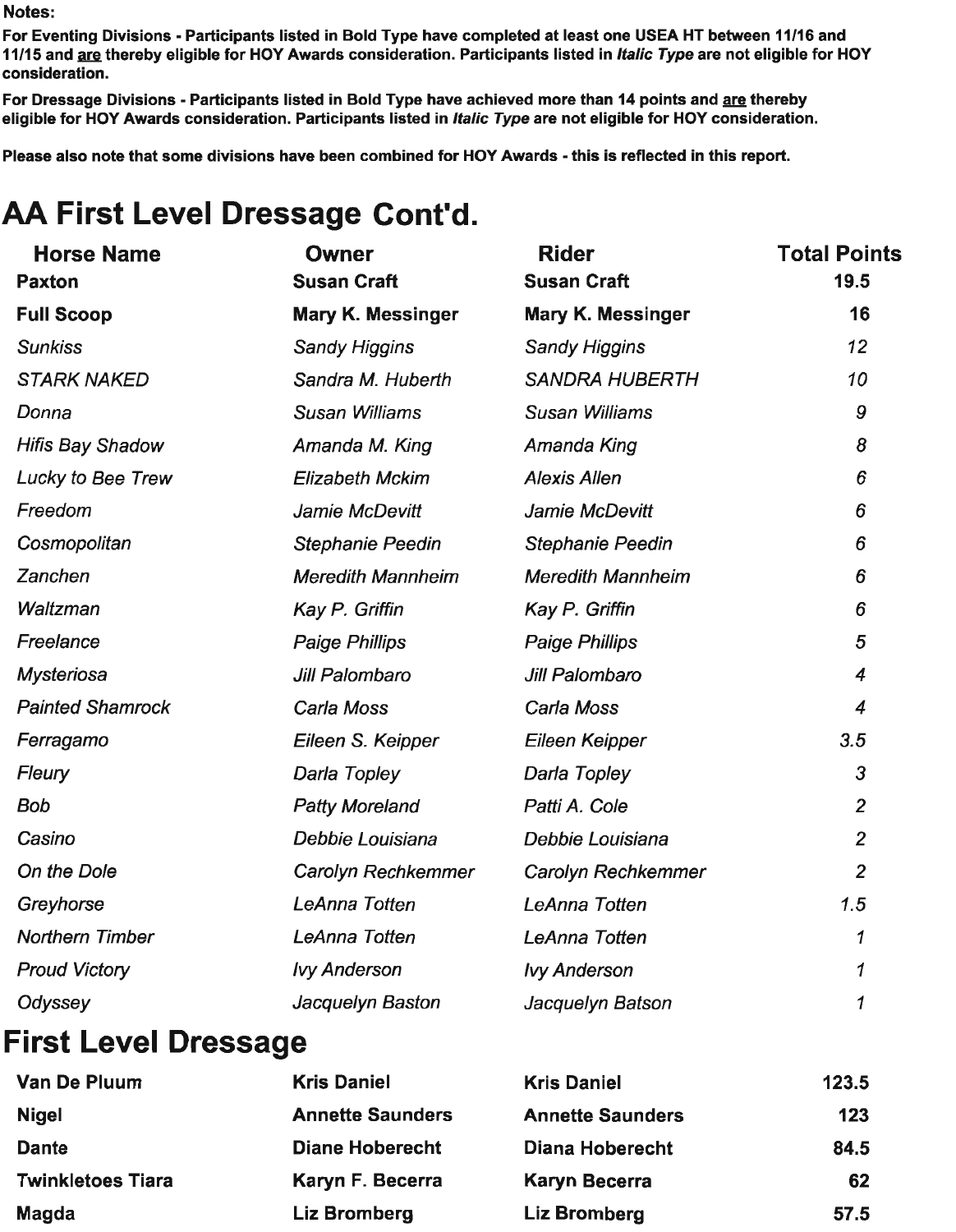For Eventing Divisions - Participants listed in Bold Type have completed at least one USEA HT between 11/16 and 11/15 and are thereby eligible for HOY Awards consideration. Participants listed in *Italic Type* are not eligible for HOY consideration.

For Dressage Divisions - Participants listed in Bold Type have achieved more than 14 points and are thereby eligible for HOY Awards consideration. Participants listed in Italic Type are not eligible for HOY consideration.

Please also note that some divisions have been combined for HOY Awards - this is reflected in this report.

## **First Level Dressage Cont'd.**

| <b>Horse Name</b>      | <b>Owner</b>                   | <b>Rider</b>            | <b>Total Points</b> |
|------------------------|--------------------------------|-------------------------|---------------------|
| <b>Solaris</b>         | <b>Tami Batts</b>              | <b>Tami Batts</b>       | 51                  |
| <b>Last Call</b>       | <b>Deonna S. Donohue</b>       | <b>Jean Devenny</b>     | 36                  |
| <b>Freedom</b>         | <b>Jamie McDevitt</b>          | <b>Erin Freedman</b>    | 36                  |
| <b>Vested Interest</b> | <b>Sarah Atkinson</b>          | <b>Rebecca Nelles</b>   | 33                  |
| <b>Carrera Xp</b>      | <b>Lorie Kinney</b>            | <b>Lorie Kinney</b>     | 30                  |
| <b>Malachi</b>         | <b>Amy Elizabeth Miller</b>    | <b>Amy Miller</b>       | 28                  |
| <b>Menzel 2</b>        | <b>Lorie Kinney</b>            | <b>Lorie Kinney</b>     | 21.5                |
| <b>Montego Bay</b>     | <b>Clay C. Murray</b>          | <b>Kebbie Cannon</b>    | 20.5                |
| <b>Fiddler MWF</b>     | <b>Jodi Lees</b>               | <b>Jodi Lees</b>        | 20                  |
| Farina v.V.            | <b>Kris Daniel</b>             | <b>Kris Daniel</b>      | 18                  |
| Primavera li           | <b>Debbie McKnight</b>         | <b>Annette Saunders</b> | 17                  |
| <b>Cookies N Cream</b> | <b>Rebecca Mahaffey</b>        | <b>Karen Mahaffey</b>   | 15                  |
| Cote D'Azure           | <b>Bridget Gibbons Macnair</b> | <b>Bridget Macnair</b>  | 12                  |
| Savannah Wwf           | <b>Kaye Tallevi-Powers</b>     | <b>Maris Padgett</b>    | 12                  |
| Davignstern            | Sarah Kale Langham             | Sarah Kale Langham      | 6                   |
| <b>Diligent</b>        | Leslie Lytton                  | Leslie Lytton           | 6                   |
| Sapphire               | <b>Bruce Calhoon</b>           | Vanessa Moreland        | 5.5                 |
| Zanchen                | <b>Meredith Mannheim</b>       | Diana Hoberecht         | $\boldsymbol{4}$    |
| Gianna                 | Jeanie L. Battle               | Dawn Weniger            | $\overline{3}$      |
| <b>Mysteriosa</b>      | Jill Palombaro                 | Karyn Becerra           | $\overline{2}$      |
| Ferrari                | <b>Anne Perrotta</b>           | Anne Perrotta           | $\overline{2}$      |
| Opal                   | <b>Meredith Wilson</b>         | <b>Susan Wiedman</b>    | $\boldsymbol{\tau}$ |
|                        |                                |                         |                     |

### **Jr/YR Second Level Dressage**

| <b>Royal Destinie</b>         | <b>Amanda Paris</b>         | <b>Amanda Paris</b>         | 70             |
|-------------------------------|-----------------------------|-----------------------------|----------------|
| <b>Dragon's Lair Le Gacie</b> | <b>Molly Dean Paris</b>     | <b>Molly Dean Paris</b>     | 49.5           |
| Dream On                      | <b>Vanessa Prueter</b>      | <b>Vanessa Prueter</b>      | 36             |
| <b>Carousel Prince</b>        | <b>Bernadine Dembosky</b>   | <b>Bernadine Dembosky</b>   | 35.5           |
| <b>Idolace</b>                | <b>Keni Kerin</b>           | <b>Keni Kerin</b>           | 31             |
| <b>Troy</b>                   | <b>Erin Melissa Bullard</b> | <b>Erin Melissa Bullard</b> | $\overline{2}$ |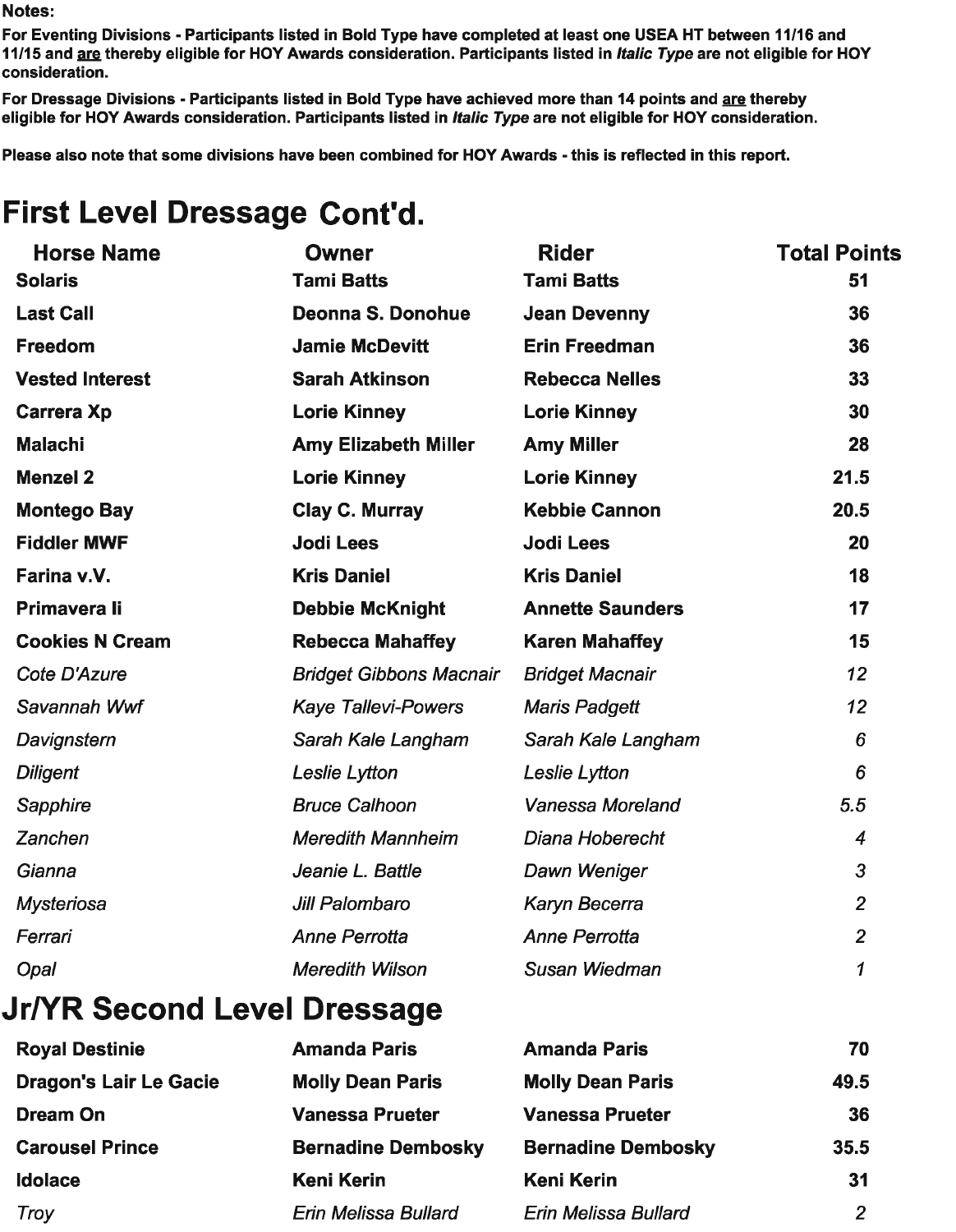For Eventing Divisions - Participants listed in Bold Type have completed at least one USEA HT between 11/16 and 11/15 and are thereby eligible for HOY Awards consideration. Participants listed in *Italic Type* are not eligible for HOY consideration.

For Dressage Divisions - Participants listed in Bold Type have achieved more than 14 points and are thereby eligible for HOY Awards consideration. Participants listed in Italic Type are not eligible for HOY consideration.

Please also note that some divisions have been combined for HOY Awards - this is reflected in this report.

# AA Second Level Dressage Cont'd.

| <b>Horse Name</b>                       | <b>Owner</b>             | <b>Rider</b>                  | <b>Total Points</b> |
|-----------------------------------------|--------------------------|-------------------------------|---------------------|
| <b>AA Second Level Dressage</b>         |                          |                               |                     |
| <b>Paladine</b>                         | <b>Alyse Schuver</b>     | <b>Alyse Schuver</b>          | 84                  |
| <b>Bordelleaux</b>                      | <b>Bonnie Gibson</b>     | <b>Bonnie Gibson</b>          | 82                  |
| <b>Zanchen</b>                          | <b>Meredith Mannheim</b> | <b>Meredith Mannheim</b>      | 81                  |
| <b>Dempsey</b>                          | <b>Serina Tart</b>       | <b>Serina Tart</b>            | 56                  |
| <b>Murano</b>                           | Kathleen N. Gubar        | Kathleen N. Gubar             | 50                  |
| <b>Ardent</b>                           | <b>Ann Manuel</b>        | <b>Liza Manuel</b>            | 45                  |
| <b>Timo</b>                             | <b>Debbie Louisiana</b>  | <b>Debbie Louisiana</b>       | 34                  |
| <b>Fleury</b>                           | <b>Darla Topley</b>      | <b>Darla Topley</b>           | 30.5                |
| <b>Remember Sterling</b>                | <b>Ann Manuel</b>        | <b>Liza Manuel</b>            | 22                  |
| <b>Lord Chadwick of Carolina</b>        | <b>Bryan Leonard</b>     | <b>Jennifer Cregar Richie</b> | 22                  |
| <b>Vegas</b>                            | <b>Linda Tomlinson</b>   | <b>Linda Tomlinson</b>        | 20                  |
| <b>Sonnys Golden Lynx</b>               | <b>Karen Young</b>       | <b>Karen Young</b>            | 14                  |
| <b>Fudge</b>                            | <b>Victoria Breece</b>   | <b>Victoria Breece</b>        | 14                  |
| <b>Dona Violetta</b>                    | <b>Carly Sinderbrand</b> | <b>Carly Sinderbrand</b>      | 14                  |
| William E                               | Laurie Bauchman          | Laurie Bauchman               | 12                  |
| <b>Glass Slipper</b>                    | <b>Arleene F Bearak</b>  | <b>Arleene Bearak</b>         | 7.5                 |
| S'more Art                              | <b>Robyn Davis Hahn</b>  | <b>Robyn Davis Hahn</b>       | $\overline{4}$      |
| Scooterrific                            | <b>Sally Vivrette</b>    | <b>Sally Vivrette</b>         | $\overline{3}$      |
| <b>Kryptonite</b>                       | Robyn Hahn               | <b>Robyn Davis Hahn</b>       | $\overline{2}$      |
| Landmark                                | <b>Nancy Love</b>        | <b>Nancy Love</b>             | 1.5                 |
| <b>Irish Crossing</b>                   | <b>Brittanie Hardy</b>   | <b>Brittanie Hardy</b>        | 1                   |
| and the contract of the contract of the |                          |                               |                     |

### **Second Level Dressage**

| <b>Vico</b>             | Laura J. Pendleton    | Laura J. Pendleton    | 136 |
|-------------------------|-----------------------|-----------------------|-----|
| <b>Vested Interest</b>  | <b>Sarah Atkinson</b> | <b>Rebecca Nelles</b> | 72  |
| <b>Sweet Rock Solid</b> | <b>Louise Rascoe</b>  | <b>Bailey Cook</b>    | 68  |
| <b>Carrera Xp</b>       | <b>Lorie Kinney</b>   | <b>Lorie Kinney</b>   | 65  |
| <b>Menzel 2</b>         | <b>Lorie Kinney</b>   | <b>Lorie Kinney</b>   | 44  |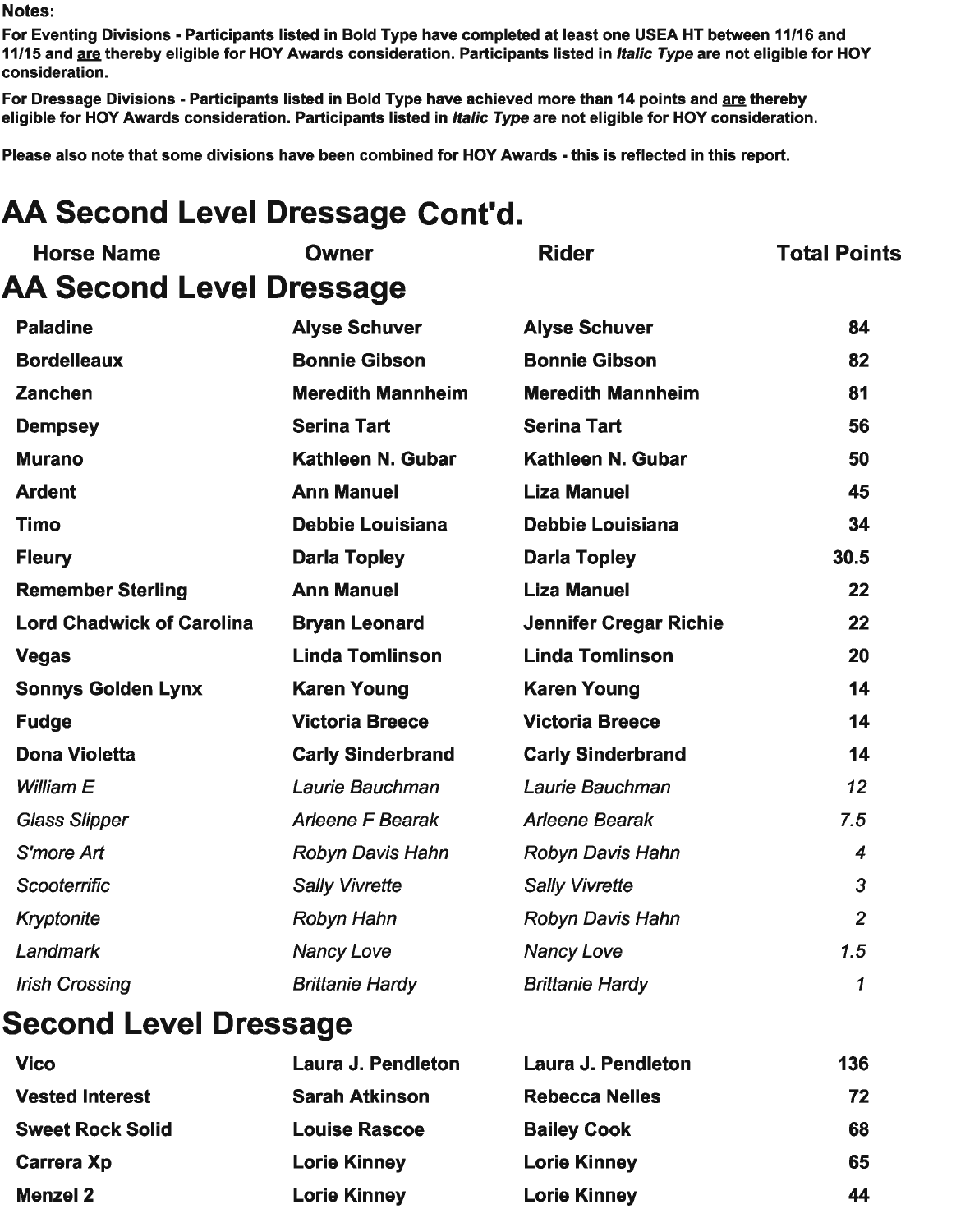Dempsey

For Eventing Divisions - Participants listed in Bold Type have completed at least one USEA HT between 11/16 and 11/15 and are thereby eligible for HOY Awards consideration. Participants listed in Italic Type are not eligible for HOY consideration.

Serina Tart

 $1.5$ 

For Dressage Divisions - Participants listed in Bold Type have achieved more than 14 points and are thereby eligible for HOY Awards consideration. Participants listed in Italic Type are not eligible for HOY consideration.

Please also note that some divisions have been combined for HOY Awards - this is reflected in this report.

# **Second Level Dressage Cont'd.**

| <b>Horse Name</b>              | <b>Owner</b>                                   | <b>Rider</b>              | <b>Total Points</b>        |
|--------------------------------|------------------------------------------------|---------------------------|----------------------------|
| <b>Cote D'azure</b>            | <b>Bridget Gibbons Macnair Bridget Macnair</b> |                           | 41                         |
| Legato                         | <b>Jodi Jones</b>                              | <b>Jodi Lees</b>          | 36                         |
| <b>Oak Magic</b>               | <b>Tish H. Mastrianni</b>                      | Letitia Mastrianni        | 29                         |
| <b>Last Call</b>               | Deonna S. Donohue                              | <b>Jean DeVenny</b>       | 22                         |
| <b>Twinkletoes Tiara</b>       | Karyn F. Becerra                               | <b>Karyn Becerra</b>      | 20                         |
| <b>Falkland's Prince</b>       | <b>Donna Kelly</b>                             | Donna C. Kelly            | 19                         |
| Westmoreland                   | <b>Cheryl Ratchford</b>                        | <b>Karen Mahaffey</b>     | 16                         |
| My Maxwell                     | Lisa Gorsuch                                   | Leslie Lytton             | 10                         |
| <b>Forever Wind</b>            | <b>Diane Le Fevre</b>                          | Joe Eaton                 | $\overline{7}$             |
| <b>Chivas</b>                  | <b>Mary Tompkins</b>                           | <b>Susan Wiedman</b>      | 5                          |
| Zanchen                        | <b>Meredith Mannheim</b>                       | Diana Hoberecht           | $\overline{4}$             |
| <b>Fiddler MWF</b>             | Jodi Lees                                      | Jodi Lees                 | 4                          |
| Primavera li                   | <b>Debbie McKnight</b>                         | <b>Annette Saunders</b>   | 3                          |
| <b>Sonnys Golden Lynx</b>      | <b>Karen Young</b>                             | Rebecca Blikslager        | $\overline{2}$             |
| <b>Free For All</b>            | Karyn F. Becerra                               | Karyn Becerra             | $\boldsymbol{\mathcal{L}}$ |
| Wolkentaenzer                  | Carrie Teixeira                                | Carrie Teixeira           | 1                          |
| <b>AA Third Level Dressage</b> |                                                |                           |                            |
| <b>S'more Art</b>              | <b>Robyn Davis Hahn</b>                        | <b>Robyn Davis Hahn</b>   | 163                        |
| <b>Lavantus</b>                | <b>Frances H. Reifler</b>                      | <b>Frances H. Reifler</b> | 71                         |
| <b>Bordelleaux</b>             | <b>Bonnie Gibson</b>                           | <b>Bonnie Gibson</b>      | 18                         |
| La Luna                        | <b>Karen H. Bates</b>                          | <b>Karen H Bates</b>      | 16                         |
| Fudge                          | <b>Victoria Breece</b>                         | <b>Victoria Breece</b>    | 10                         |
| <b>Murano</b>                  | Kathleen N. Gubar                              | Kathleen N. Gubar         | 6                          |
| Mydan Mydandy                  | Carol B. Wertz                                 | Carol B. Wertz            | 5                          |
| llando                         | Paige Moquin                                   | Paige Moquin              | 4                          |
| <b>Ardent</b>                  | <b>Ann Manuel</b>                              | <b>Liza Manuel</b>        | 4                          |
| Leander                        | <b>Mary Tompkins</b>                           | <b>Mary Tompkins</b>      | 1.5                        |

Serina Tart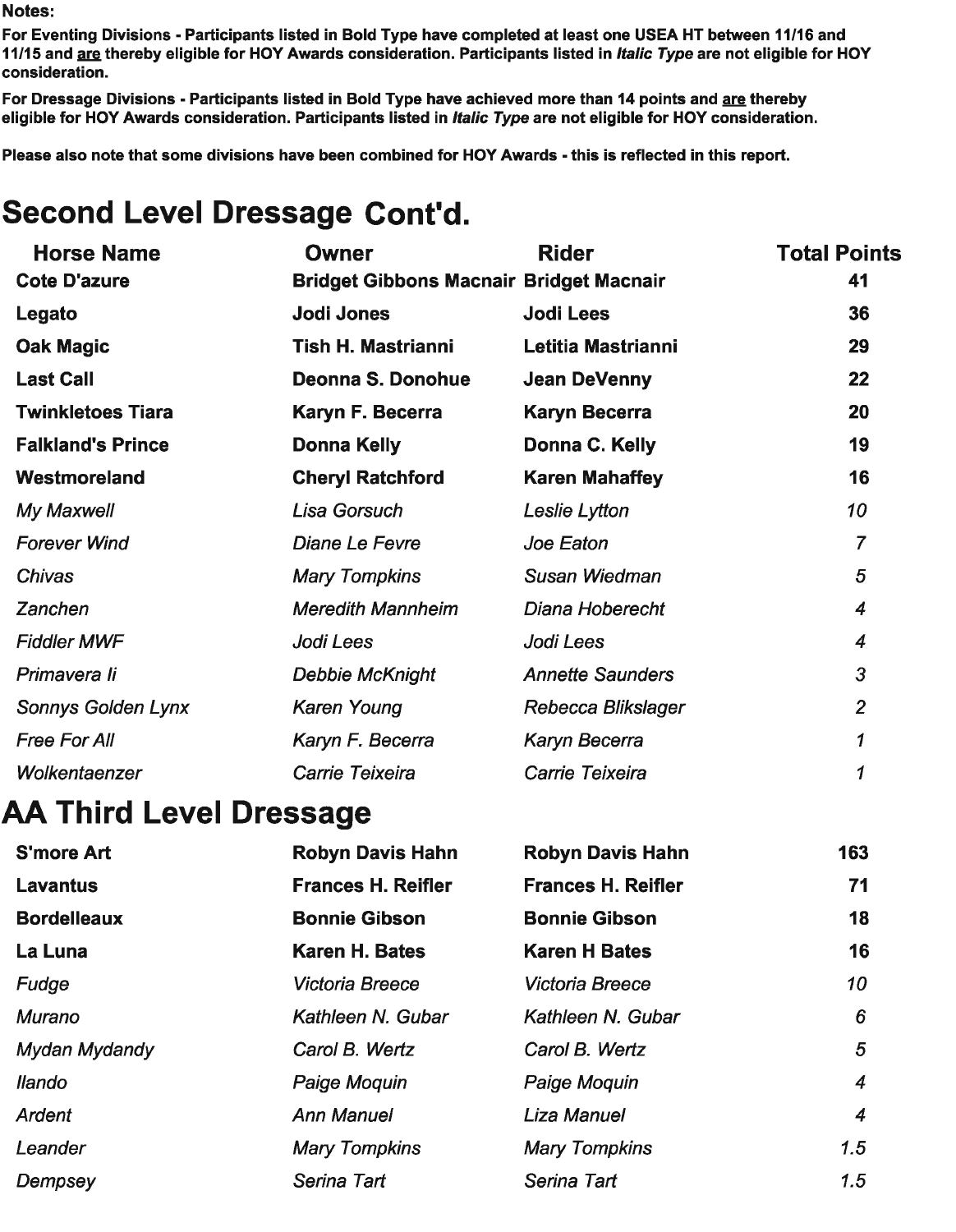For Eventing Divisions - Participants listed in Bold Type have completed at least one USEA HT between 11/16 and 11/15 and are thereby eligible for HOY Awards consideration. Participants listed in *Italic Type* are not eligible for HOY consideration.

For Dressage Divisions - Participants listed in Bold Type have achieved more than 14 points and are thereby eligible for HOY Awards consideration. Participants listed in Italic Type are not eligible for HOY consideration.

Please also note that some divisions have been combined for HOY Awards - this is reflected in this report.

# **Third Level Dressage Cont'd.**

| <b>Owner</b>            | <b>Rider</b>                                                   | <b>Total Points</b>                    |
|-------------------------|----------------------------------------------------------------|----------------------------------------|
|                         |                                                                |                                        |
| Robin M. Brueckmann     | <b>Robin Brueckmann</b>                                        | 161.5                                  |
| <b>Mary Tompkins</b>    | <b>Susan Wiedman</b>                                           | 105                                    |
| Laura J. Pendleton      | Laura J. Pendleton                                             | 105                                    |
| <b>Jean Devenny</b>     | <b>Jean DeVenny</b>                                            | 94                                     |
| <b>Grace Dalrymple</b>  | <b>Susan Wiedman</b>                                           | 42                                     |
| <b>Vanessa Prueter</b>  | <b>Maridee Bennett</b>                                         | 26                                     |
| <b>Cheryl Ratchford</b> | <b>Karen MaHaffey</b>                                          | 23.5                                   |
| <b>Carol Kelly</b>      | <b>Susan Wiedman</b>                                           | 23                                     |
| Deonna S. Donohue       | Jean DeVenny                                                   | 13                                     |
| Lisa Gorsuch            | Leslie Lytton                                                  | 10                                     |
| Carrie Teixeira         | Carrie Teixeira                                                | 8                                      |
| Sarah Atkinson          | <b>Rebecca Nelles</b>                                          | 8                                      |
| <b>Diane Le Fevre</b>   | Joe Eaton                                                      | $\overline{7}$                         |
| <b>Karen Rourk</b>      | <b>Karen Rourk</b>                                             | $\overline{2}$                         |
|                         |                                                                |                                        |
| <b>Alison Coyle</b>     | <b>Alison Coyle</b>                                            | 55                                     |
| Erin E. Mullen          | Erin E. Mullen                                                 | 51                                     |
| <b>Kathryn Redmond</b>  | <b>Lauren Gibson</b>                                           | 48                                     |
| <b>Katie Sanders</b>    | <b>Katie Sanders</b>                                           | 46                                     |
| <b>Kathryn Redmond</b>  | <b>Kathryn Redmond</b>                                         | 30.5                                   |
| <b>Sheridan Oliver</b>  | <b>Sheridan Oliver</b>                                         | 6                                      |
|                         |                                                                |                                        |
| <b>Jamie McDevitt</b>   | <b>Jamie McDevitt</b>                                          | 62                                     |
| <b>Paige Moquin</b>     | <b>Paige Moquin</b>                                            | 42.5                                   |
|                         | <b>Third Level Dressage</b><br><b>AA Fourth Level Dressage</b> | Jr/YR Third and Fourth Levels Dressage |

| <b>Ilando</b>        | Paige Moquin                | Paige Moquin                | 42.5 |
|----------------------|-----------------------------|-----------------------------|------|
| <b>Galleon</b>       | <b>Marianne M. Turnbull</b> | <b>Marianne M. Turnbull</b> | 25.5 |
| <b>The Alchemist</b> | <b>Camilla VanLiew</b>      | <b>Camilla Van Liew</b>     | 18   |
| <b>S'more Art</b>    | <b>Robyn Davis Hahn</b>     | <b>Robyn Davis Hahn</b>     | 16   |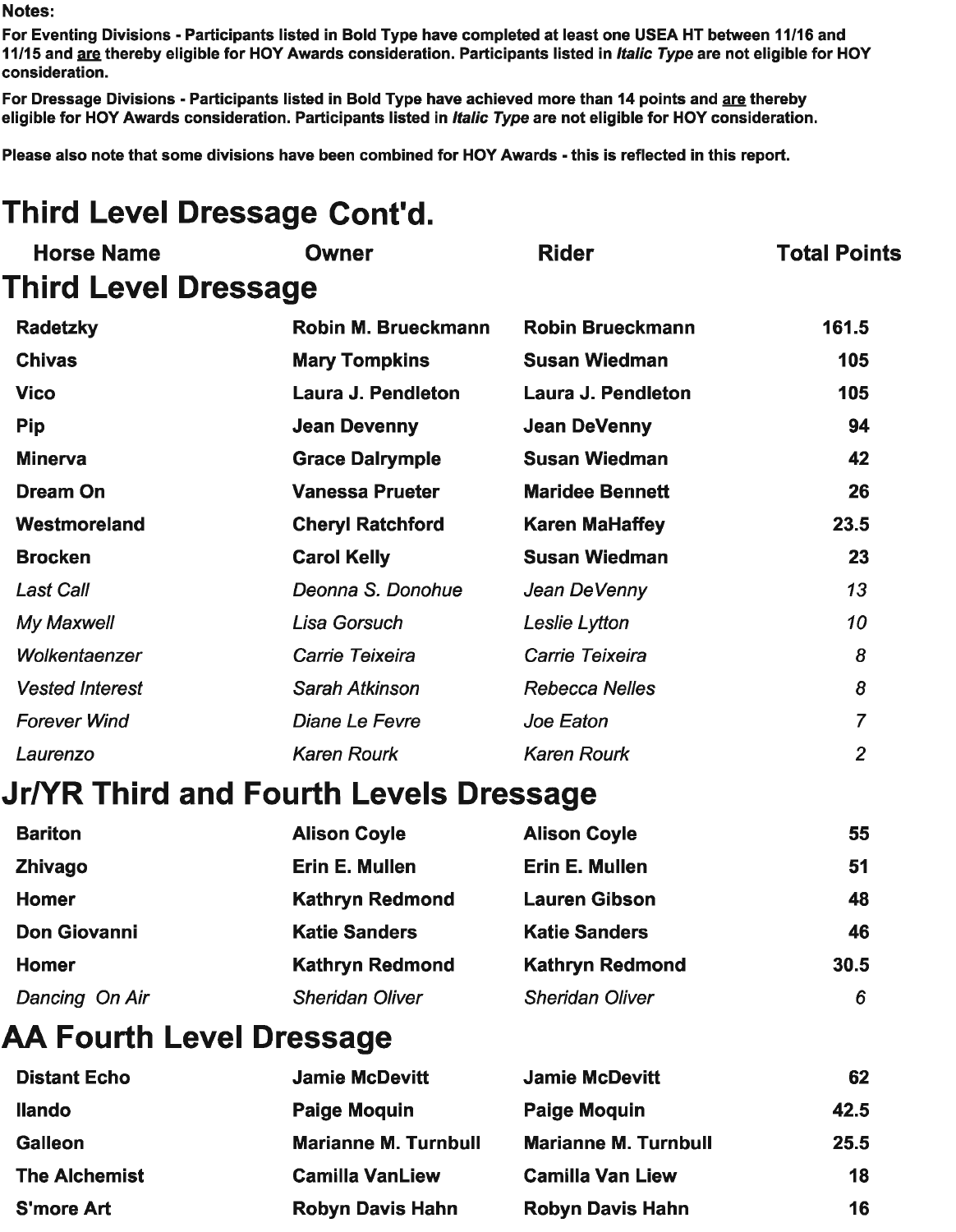**Horse Name** 

For Eventing Divisions - Participants listed in Bold Type have completed at least one USEA HT between 11/16 and 11/15 and are thereby eligible for HOY Awards consideration. Participants listed in *Italic Type* are not eligible for HOY consideration.

**Rider** 

**Total Points** 

For Dressage Divisions - Participants listed in Bold Type have achieved more than 14 points and are thereby eligible for HOY Awards consideration. Participants listed in Italic Type are not eligible for HOY consideration.

Please also note that some divisions have been combined for HOY Awards - this is reflected in this report.

**Owner** 

# AA Fourth Level Dressage Cont'd.

| <b>Manus Lundgaard</b>                  | Sara J Placentra                | Sara J Placentra                | 15             |
|-----------------------------------------|---------------------------------|---------------------------------|----------------|
| <b>Fourth Level Dressage</b>            |                                 |                                 |                |
| Leander                                 | <b>Mary Tompkins</b>            | <b>Susan Wiedman</b>            | 165            |
| <b>Basie</b>                            | <b>Kathy Rowse</b>              | <b>Kathy Rowse</b>              | 110            |
| <b>Rain Or Shine</b>                    | <b>Jean Devenny</b>             | <b>Jean DeVenny</b>             | 85             |
| <b>Minerva</b>                          | <b>Grace Dalrymple</b>          | <b>Susan Wiedman</b>            | 39             |
| <b>Tyberius</b>                         | <b>Tazma Toi Trent</b>          | <b>Tazma Toi Trent</b>          | 36             |
| Wolkentaenzer                           | <b>Carrie Teixeira</b>          | <b>Carrie Teixeira</b>          | 25             |
| Don Giovanni                            | <b>Katie Sanders</b>            | Donna C. Kelly                  | 12             |
| <b>Rytmik</b>                           | Diane L. Tauber                 | <b>Rebecca Nelles</b>           | 11             |
| Welle                                   | Jeanne Karver                   | Jeanne Karver                   | 10             |
| Lavantus                                | <b>Frances H. Reifler</b>       | Angela Halloran                 | $\overline{2}$ |
| Jr/YR FEI Level Dressage                |                                 |                                 |                |
| <b>Ivan</b>                             | <b>Mary Cunningham</b>          | <b>Sarah Cunningham</b>         | 45             |
| <b>Zhivago</b>                          | Erin E. Mullen                  | Erin E. Mullen                  | 41             |
| <b>Rubin</b>                            | <b>Ryan Michelle Eskridge</b>   | <b>Ryan Michelle Eskridge</b>   | 40             |
| <b>Magie Noir</b>                       | <b>Bonnie E. Efird</b>          | <b>Bonnie E. Efird</b>          | 24             |
| Dragon's Lair Le Gacie                  | <b>Molly Dean Paris</b>         | <b>Molly Dean Paris</b>         | $\overline{2}$ |
| <b>AA FEI Prix St. Georges Dressage</b> |                                 |                                 |                |
| <b>Agathon</b>                          | <b>Theresa Horne</b>            | <b>Theresa Horne</b>            | 83             |
| <b>My Maxwell</b>                       | <b>Lisa Gorsuch</b>             | <b>Lisa Gorsuch</b>             | 29             |
| <b>Diamero</b>                          | <b>Pamela Silverman</b>         | <b>Pamela Silverman</b>         | 25             |
| <b>Amadeus</b>                          | <b>Carolyn Luther</b>           | <b>Carolyn Luther</b>           | 18             |
| <b>Neopolitano Pirouette</b>            | <b>Christina Robinson</b>       | <b>Christina Robinson</b>       | 15.5           |
| <b>Duelligan</b>                        | <b>Mary Cunningham</b>          | <b>Mary Cunningham</b>          | 9              |
| Cardelano                               | <b>Monika Frieling Schnacke</b> | <b>Monika Frieling Schnacke</b> | 8              |
| <b>Manus Lundgaard</b>                  | Sara J Placentra                | Sara J Placentra                | 6              |
|                                         |                                 |                                 |                |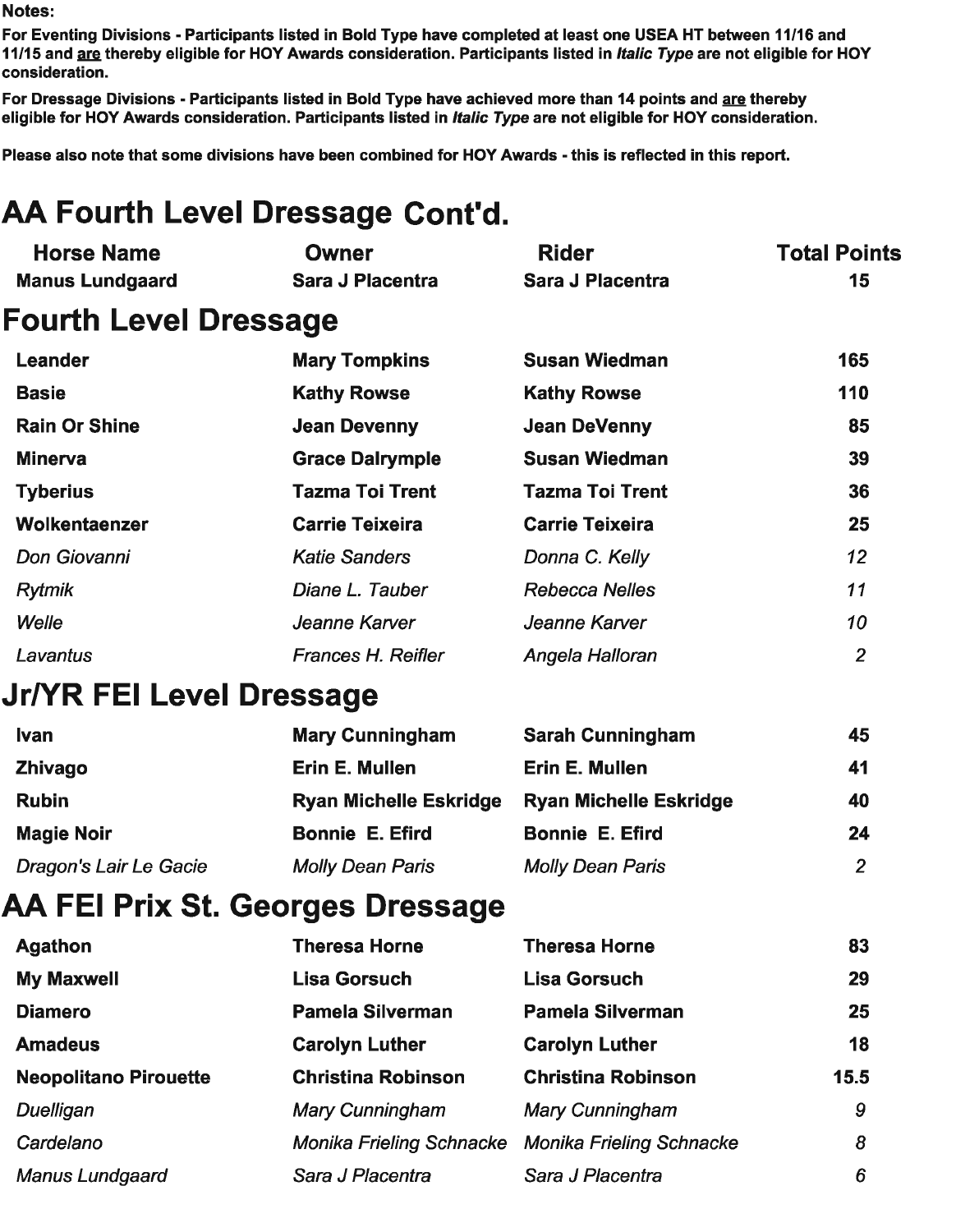For Eventing Divisions - Participants listed in Bold Type have completed at least one USEA HT between 11/16 and 11/15 and are thereby eligible for HOY Awards consideration. Participants listed in *Italic Type* are not eligible for HOY consideration.

For Dressage Divisions - Participants listed in Bold Type have achieved more than 14 points and are thereby eligible for HOY Awards consideration. Participants listed in *Italic Type* are not eligible for HOY consideration.

Please also note that some divisions have been combined for HOY Awards - this is reflected in this report.

# FEI Prix St. Georges Dressage Cont'd.

| <b>Horse Name</b> | <b>Owner</b>                  | <b>Rider</b>              | <b>Total Points</b> |
|-------------------|-------------------------------|---------------------------|---------------------|
|                   | FEI Prix St. Georges Dressage |                           |                     |
| <b>Rytmik</b>     | Diane L. Tauber               | <b>Rebecca Nelles</b>     | 78                  |
| Juri Gagarin      | <b>Lauren Matthews</b>        | <b>Lauren Matthews</b>    | 70                  |
| Godfather         | Karyn F. Becerra              | <b>Karyn Becerra</b>      | 50                  |
| D' Artagnan       | <b>Lynn Leath</b>             | <b>Lynn Leath</b>         | 48                  |
| Liberty           | <b>Rebecca Blikslager</b>     | <b>Rebecca Blikslager</b> | 32 <sub>2</sub>     |
| <b>Foreigner</b>  | <b>Bailey Cook</b>            | <b>Bailey Cook</b>        | 26                  |
| <b>Limerick</b>   | Nina Hatcher                  | Nina Hatcher              | 12 <sup>2</sup>     |
| Rembrandt         | Diane Le Fevre                | <b>Katie Poag</b>         | 12 <sup>2</sup>     |
| Welle             | Jeanne Karver                 | Jeanne Karver             | 6                   |
| <b>Genesis</b>    | <b>Leslie Cline</b>           | <b>Leslie Cline</b>       | 3                   |

#### **AA FEI Intermediare I Dressage**

| Jasper Johns | <b>Tricia B Gregory</b> | <b>Tricia B Gregory</b>         | 38.5            |
|--------------|-------------------------|---------------------------------|-----------------|
| Cardelano    | <b>Monika Frieling</b>  | <b>Monika Frieling Schnacke</b> | 30              |
| Duelligan    | <b>Mary Cunningham</b>  | <b>Mary Cunningham</b>          | 12 <sup>2</sup> |
| Marcola      | Diane K. Isenhour       | Diane K. Isenhour               | 1.5             |

#### **FEI Intermediare I Dressage**

| D' Artagnan               | Lynn Leath               | Lynn Leath               | 46 |
|---------------------------|--------------------------|--------------------------|----|
| <b>Rytmik</b>             | <b>Diane L. Tauber</b>   | <b>Rebecca Nelles</b>    | 30 |
| <b>Rembrandt</b>          | <b>Diane Le Fevre</b>    | <b>Katie Poag</b>        | 22 |
| <b>Honey Bright Dream</b> | <b>Patrick L. Marley</b> | <b>Patrick L. Marley</b> | 20 |
| Onno                      | Cindy B. Sydnor          | <b>Cindy Sydnor</b>      | 10 |

### **FEI Intermediare II Dressage**

| Lancer                        | Eliza M. Sydnor              | Eliza M. Sydnor       | 32 |
|-------------------------------|------------------------------|-----------------------|----|
| <b>Mephisto</b>               | Lauren Hopper                | <b>Lauren Hopper</b>  | 31 |
| Fregat                        | <b>Mary Haskins Gurganus</b> | <b>Sidley Payne</b>   | 20 |
| <b>Royal Scandal Mangalam</b> | Kay H. Meredith              | <b>Rebecca Nelles</b> | 20 |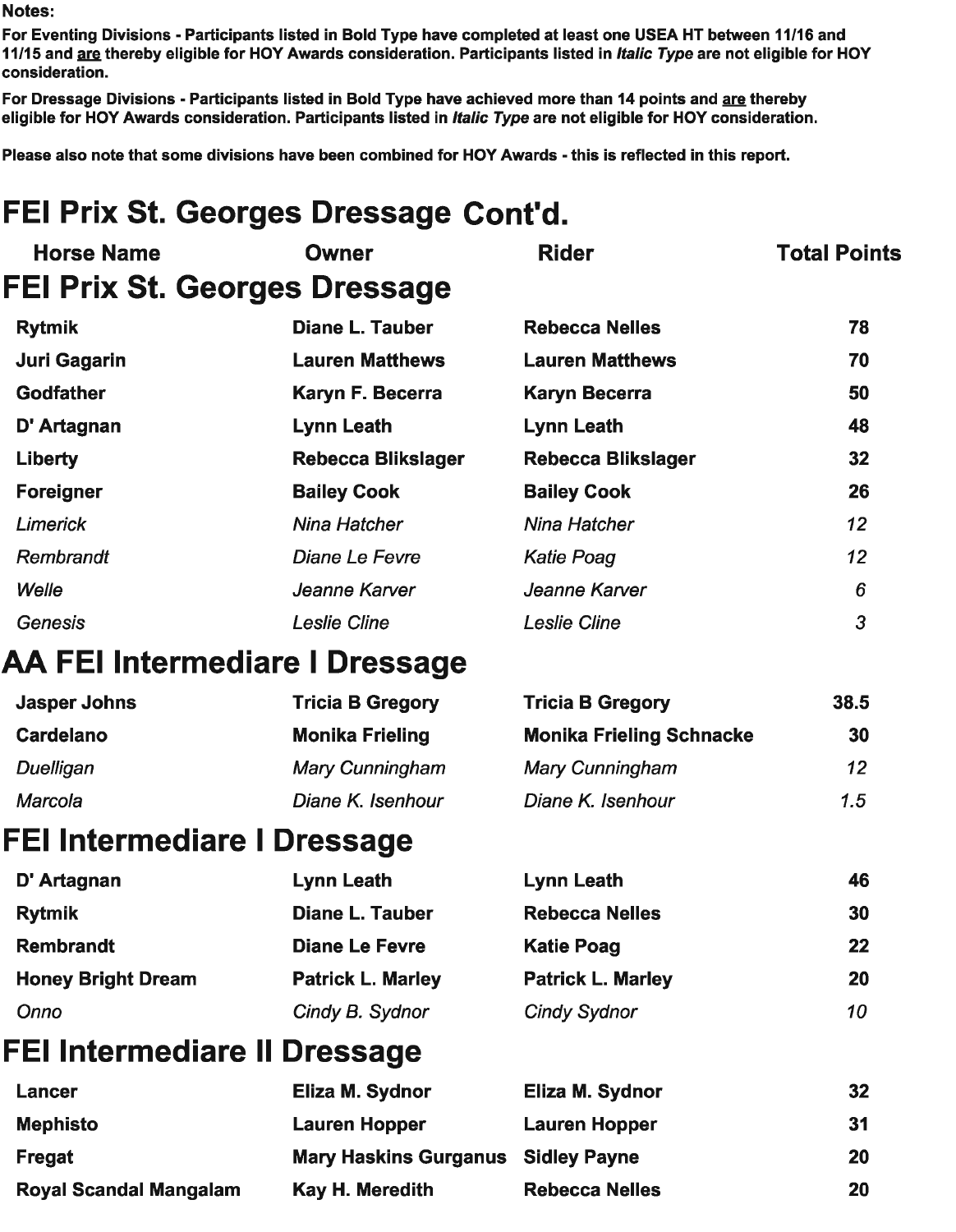For Eventing Divisions - Participants listed in Bold Type have completed at least one USEA HT between 11/16 and 11/15 and are thereby eligible for HOY Awards consideration. Participants listed in *Italic Type* are not eligible for HOY consideration.

 $\sim$   $\sim$   $\sim$ 

 $\overline{\mathbf{3}}$ 

For Dressage Divisions - Participants listed in Bold Type have achieved more than 14 points and <u>are</u> thereby eligible for HOY Awards consideration. Participants listed in Italic Type are not eligible for HOY consideration.

Please also note that some divisions have been combined for HOY Awards - this is reflected in this report.

# FEI Intermediare II Dressage Cont'd.

| <b>Horse Name</b>                   | <b>Owner</b>                  | <b>Rider</b>                    | Total Points     |
|-------------------------------------|-------------------------------|---------------------------------|------------------|
| <b>Rolling Stone</b>                | <b>Judy Arnold</b>            | <b>Stacey Hastings</b>          | 8                |
| Lavantus                            | Frances H. Reifler            | Angela Halloran                 | 6                |
| AA FEI Grand Prix Dressage          |                               |                                 |                  |
| <b>Prince Pommery</b>               | <b>Monika Frieling</b>        | <b>Monika Frieling Schnacke</b> | 32               |
| Diam Khan                           | Karen H. Bates                | <b>Karen H Bates</b>            | 10               |
| <b>FEI Grand Prix Dressage</b>      |                               |                                 |                  |
| <b>Richmond</b>                     | Robin M. Brueckmann           | <b>Robin Brueckmann</b>         | 66               |
| <b>Rolling Stone</b>                | <b>Judy Arnold</b>            | <b>Stacey Hastings</b>          | 50               |
| <b>Fregat</b>                       | <b>Mary Haskins Gurganus</b>  | <b>Sidley Payne</b>             | 50               |
| <b>Honey Bright Dream</b>           | <b>Patrick L. Marley</b>      | <b>Patrick L. Marley</b>        | 30               |
| <b>Royal Scandal Mangalam</b>       | Kay H. Meredith               | <b>Rebecca Nelles</b>           | 22               |
| <b>Mephisto</b>                     | <b>Lauren Hopper</b>          | <b>Lauren Hopper</b>            | 18               |
| <b>Rubin</b>                        | <b>Ryan Michelle Eskridge</b> | Diane E. Ritz                   | 12               |
| AA/Jr/YR Musical Freestyle Dressage |                               |                                 |                  |
| <b>Magie Noir</b>                   | <b>Bonnie E. Efird</b>        | <b>Bonnie E. Efird</b>          | 24               |
| <b>Dragon's Lair Le Gacie</b>       | <b>Molly Dean Paris</b>       | <b>Molly Dean Paris</b>         | 15               |
| <b>Sonnys Golden Lynx</b>           | <b>Karen Young</b>            | <b>Karen Young</b>              | 14               |
| <b>Paladine</b>                     | <b>Alyse Schuver</b>          | <b>Alyse Schuver</b>            | 12               |
| <b>Troy</b>                         | <b>Erin Melissa Bullard</b>   | <b>Erin Melissa Bullard</b>     | $\boldsymbol{9}$ |
| <b>Don Giovanni</b>                 | <b>Katie Sanders</b>          | <b>Katie Sanders</b>            | 6                |
| <b>Prince Pommery</b>               | <b>Monika Frieling</b>        | <b>Monika Frieling Schnacke</b> | 6                |
| <b>Dream On</b>                     | <b>Vanessa Prueter</b>        | <b>Vanessa Prueter</b>          | 4                |
|                                     |                               |                                 |                  |

### **Musical Freestyle Dressage**

**Manus Lundgaard** 

| D' Artagnan      | Lynn Leath            | Lynn Leath              | 30 |
|------------------|-----------------------|-------------------------|----|
| <b>Radetzky</b>  | Robin M. Brueckmann   | <b>Robin Brueckmann</b> | 28 |
| <b>Rembrandt</b> | <b>Diane Le Fevre</b> | <b>Katie Poag</b>       | 24 |

**Sara J Placentra** 

**Sara J Placentra**